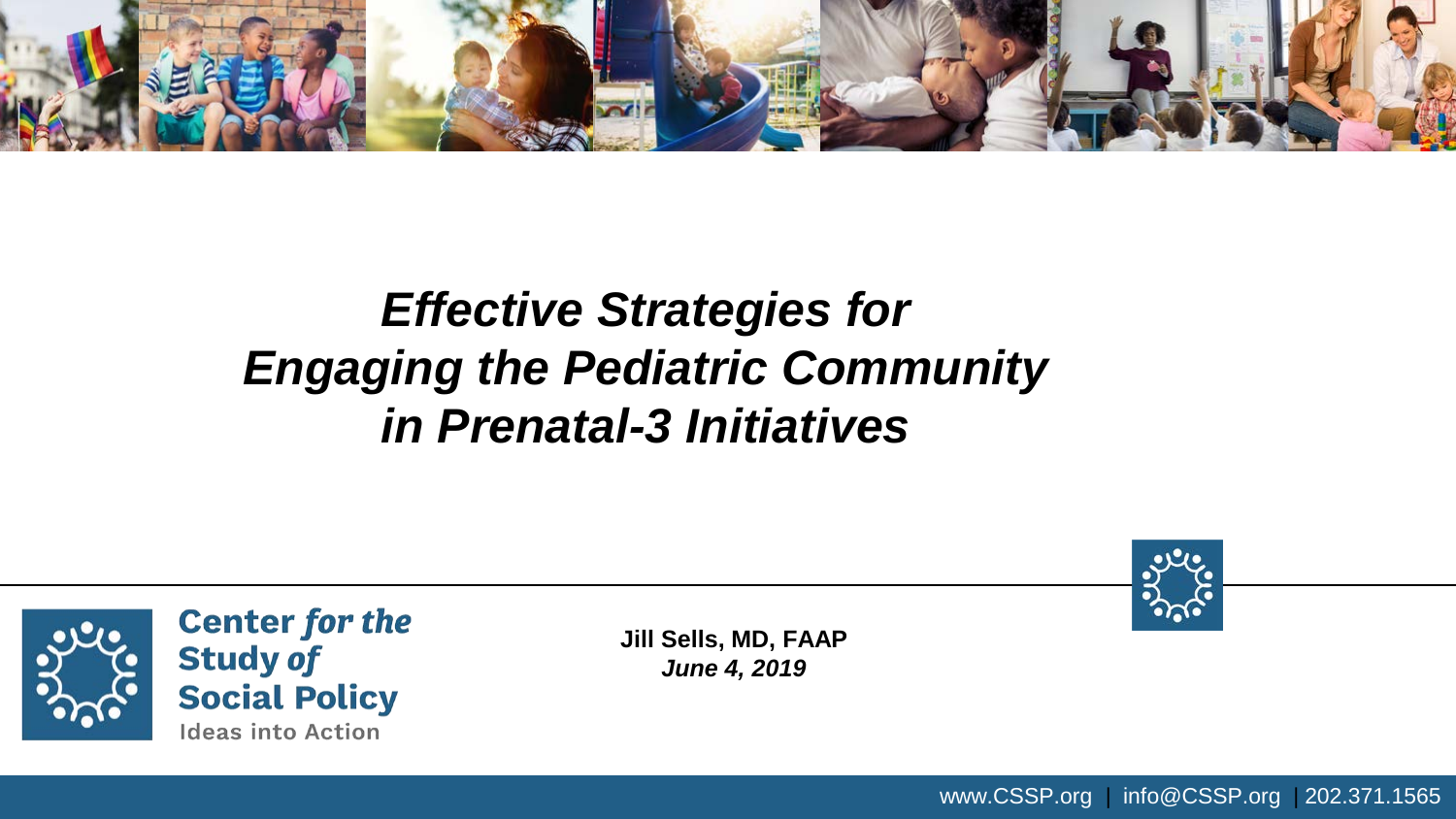



Drs. Dina Lieser, Jill Sells, Dipesh Navsaria by the American Academy of Pediatrics (photo courtesy Sells)

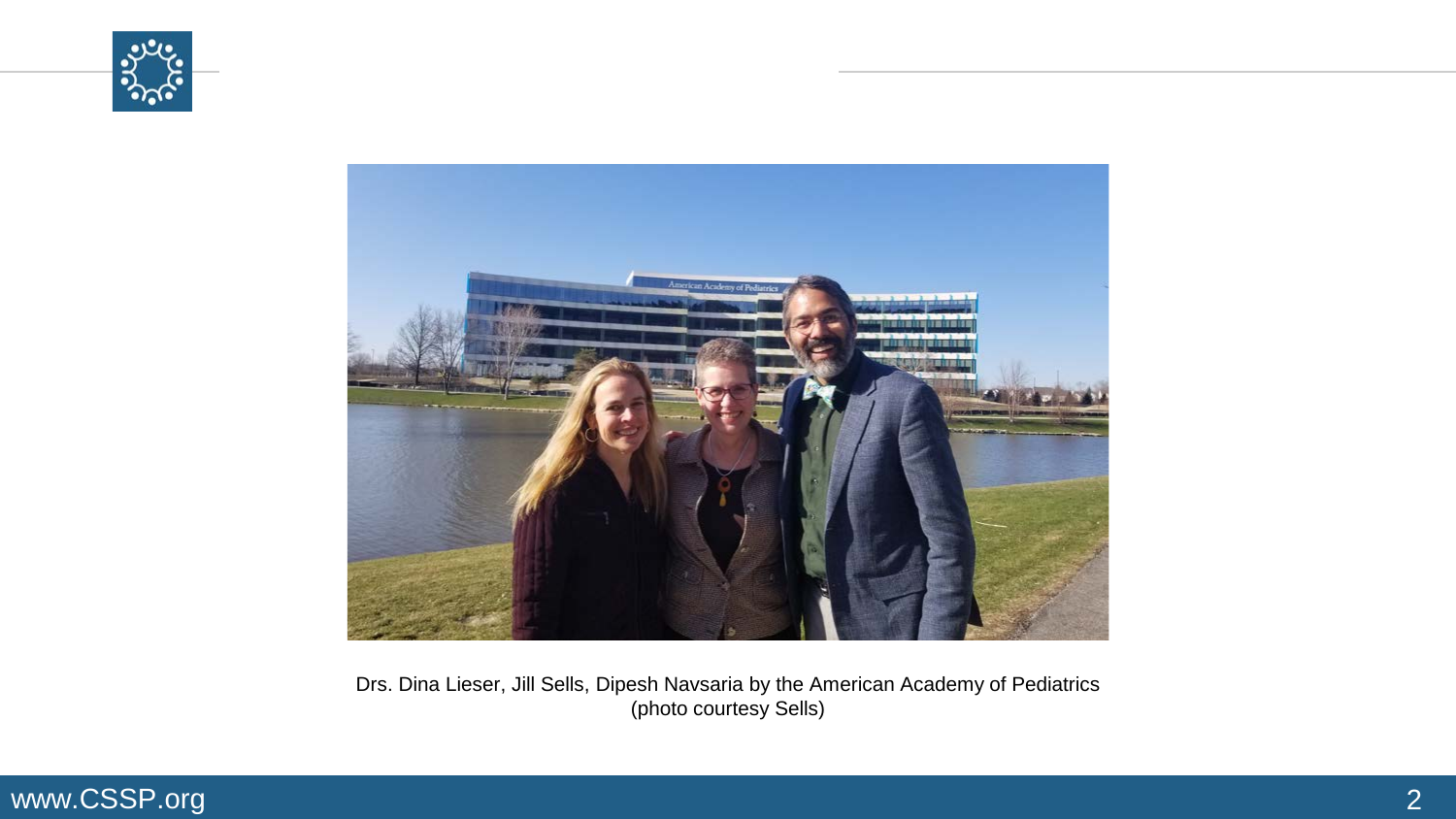

For Early Childhood Collaboration and Initiatives:

- ◉ Understand how medical providers can be an asset
- Understand some of the realities of pediatric practice
- Understand barriers to medical provider engagement
- Identify concrete strategies to effectively engage medical providers in your community-based initiatives

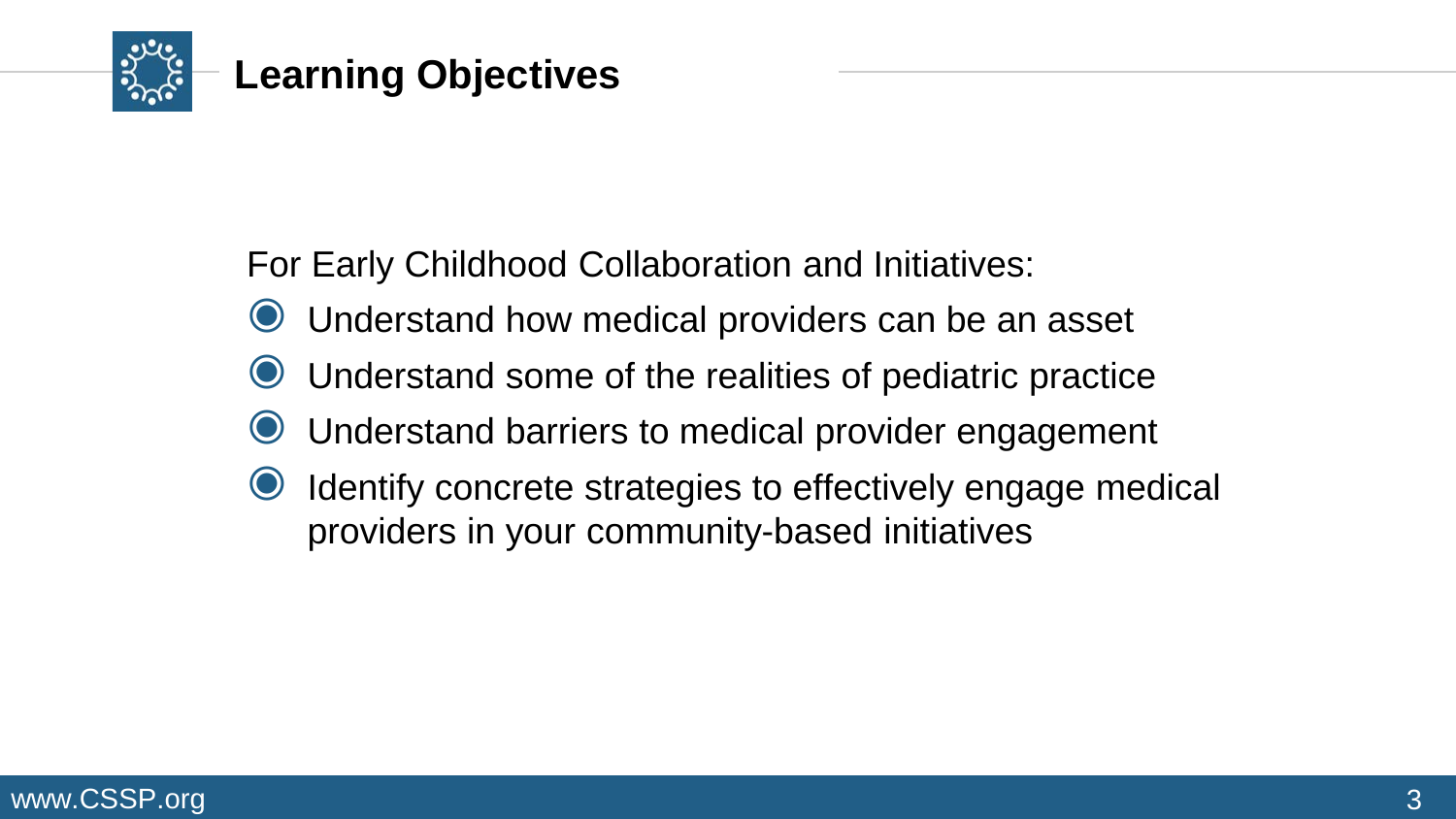

# Why engage medical providers?



Dr. Amy Shriver - Iowa - by United States Capitol (photo courtesy Shriver)

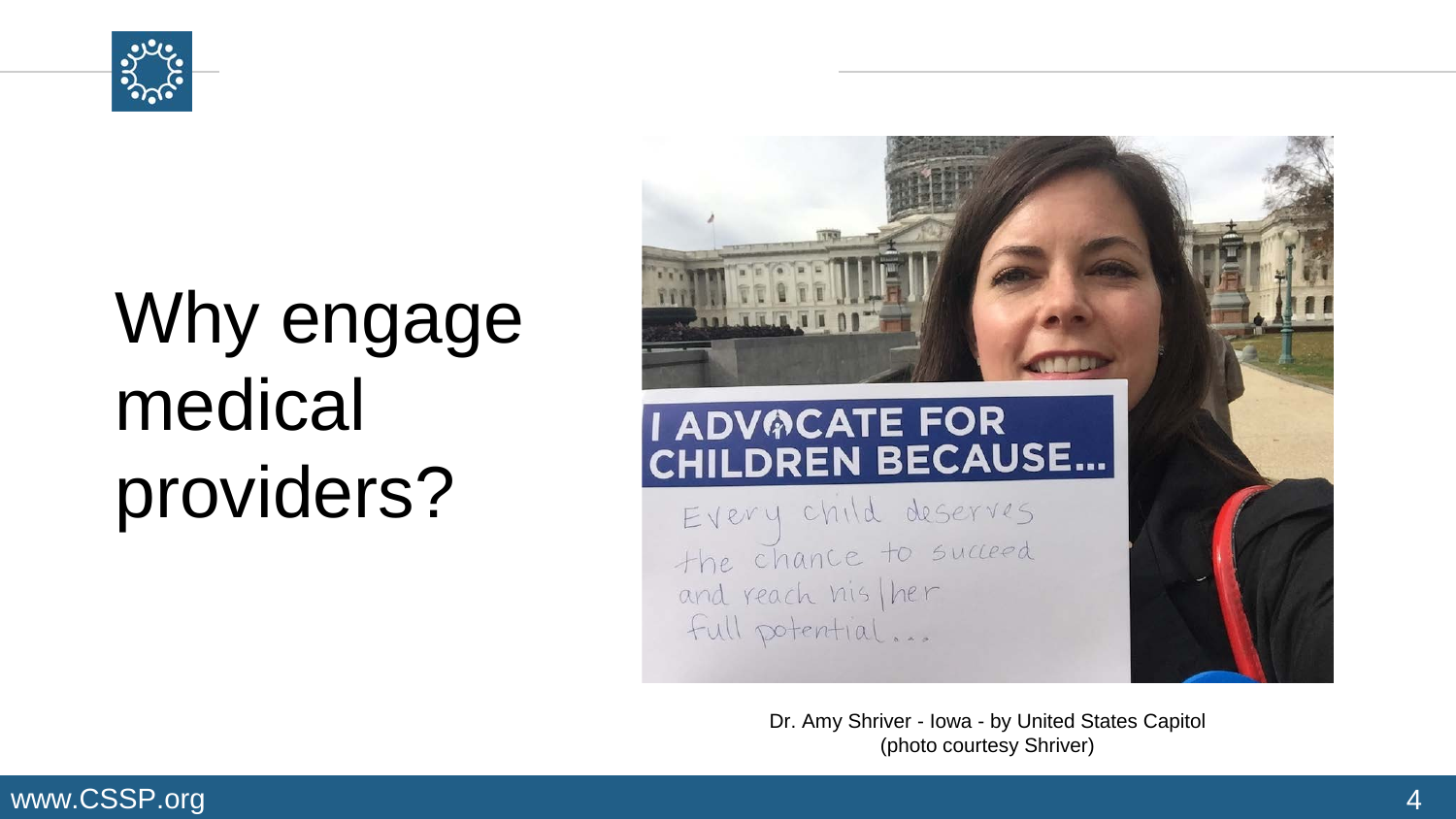

# Access to families with young children

- Only universal system before K-12
- ◉ 96% have had a check-up in previous year
- ◉ For many families, only professional they'll have contact with
- **◯** Generally, low-income families have access (Medicaid, SCHIP)

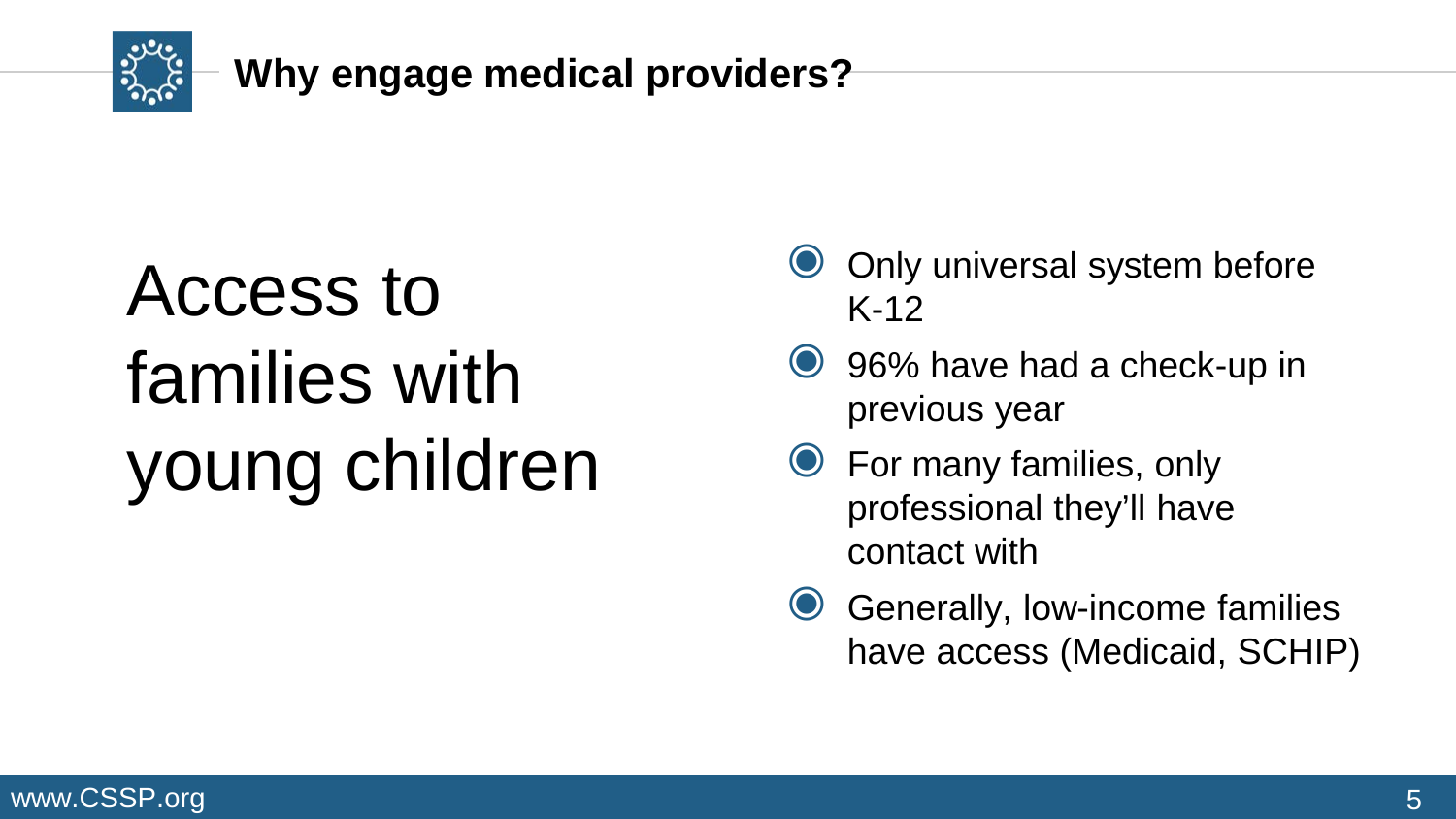

### Relationships!

Medical providers are generally:

- **S** Trusted messengers with families
- ◉ Trusted community members

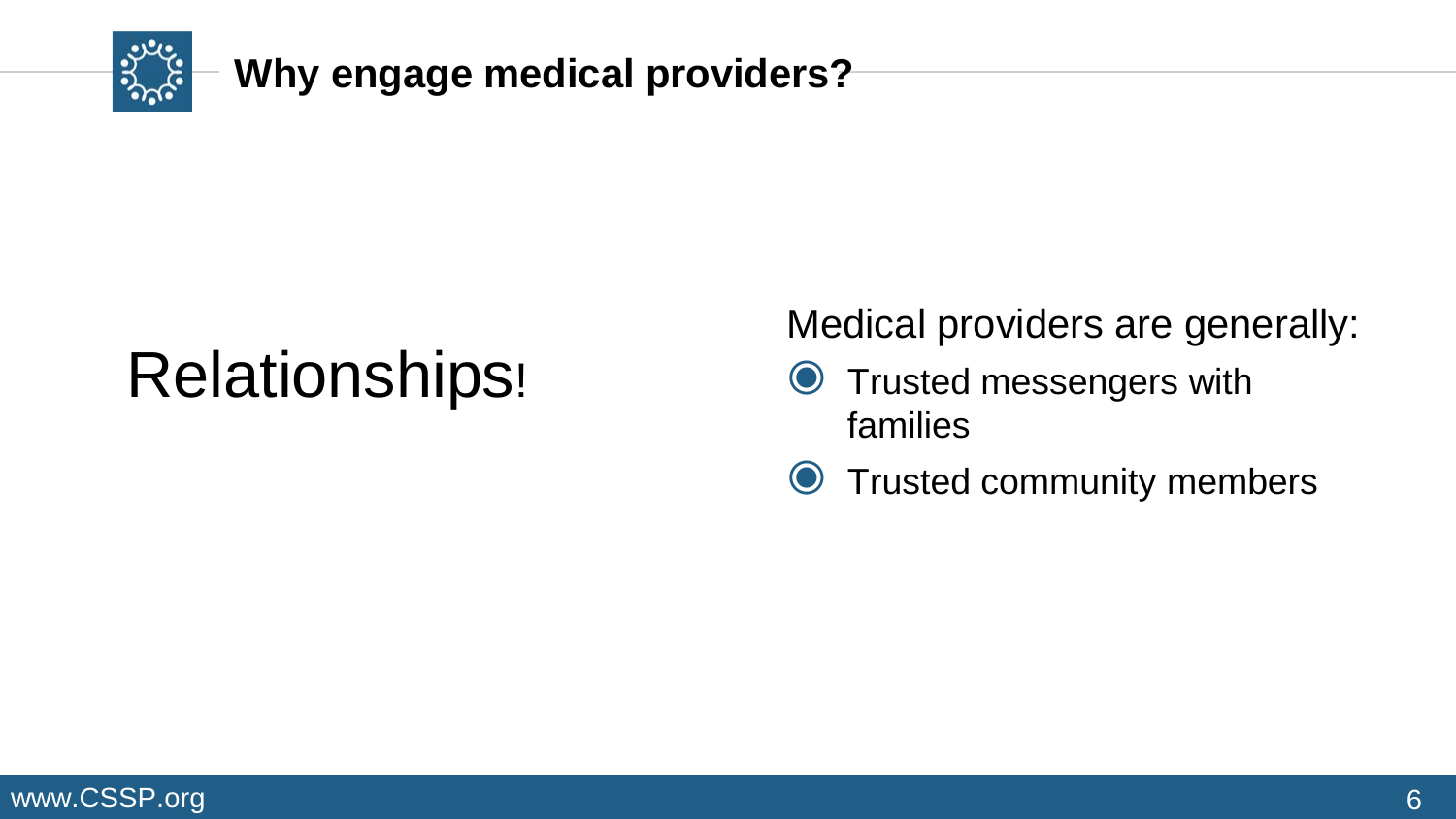

### Knowledge and experience with child health

- Well-Child Care
- Acute/Chronic Illness
- ◉ Injuries
- **Behavioral/Mental Health**
- **Oral Health**

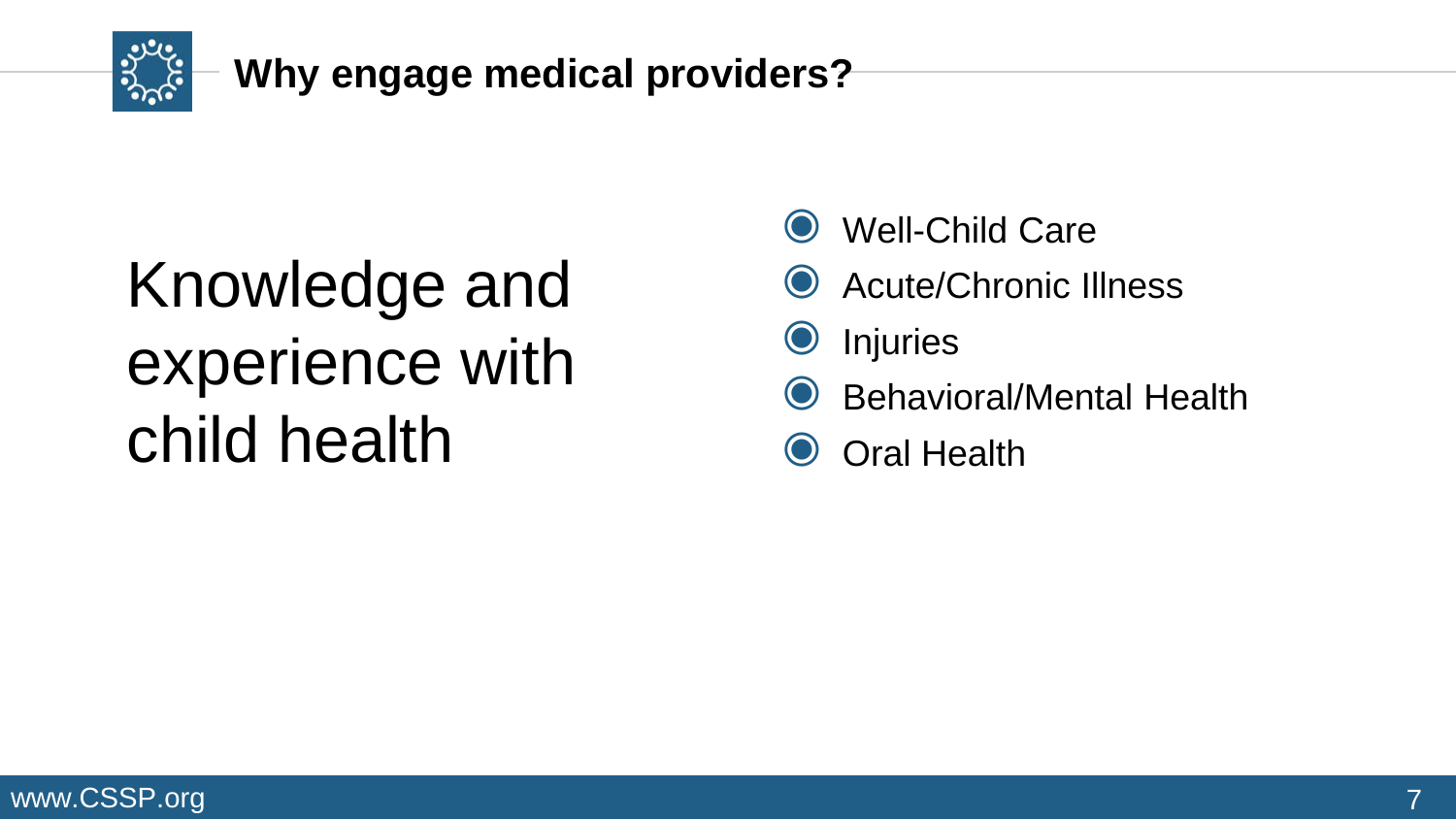

#### **Why engage medical providers?**

### Knowledge and experience with child development

- Developmental surveillance, screening, linkage to services
- Child development promotion
- ◉ Early language and literacy promotion
- Trauma Informed Care: Mitigation of toxic stress/ACES

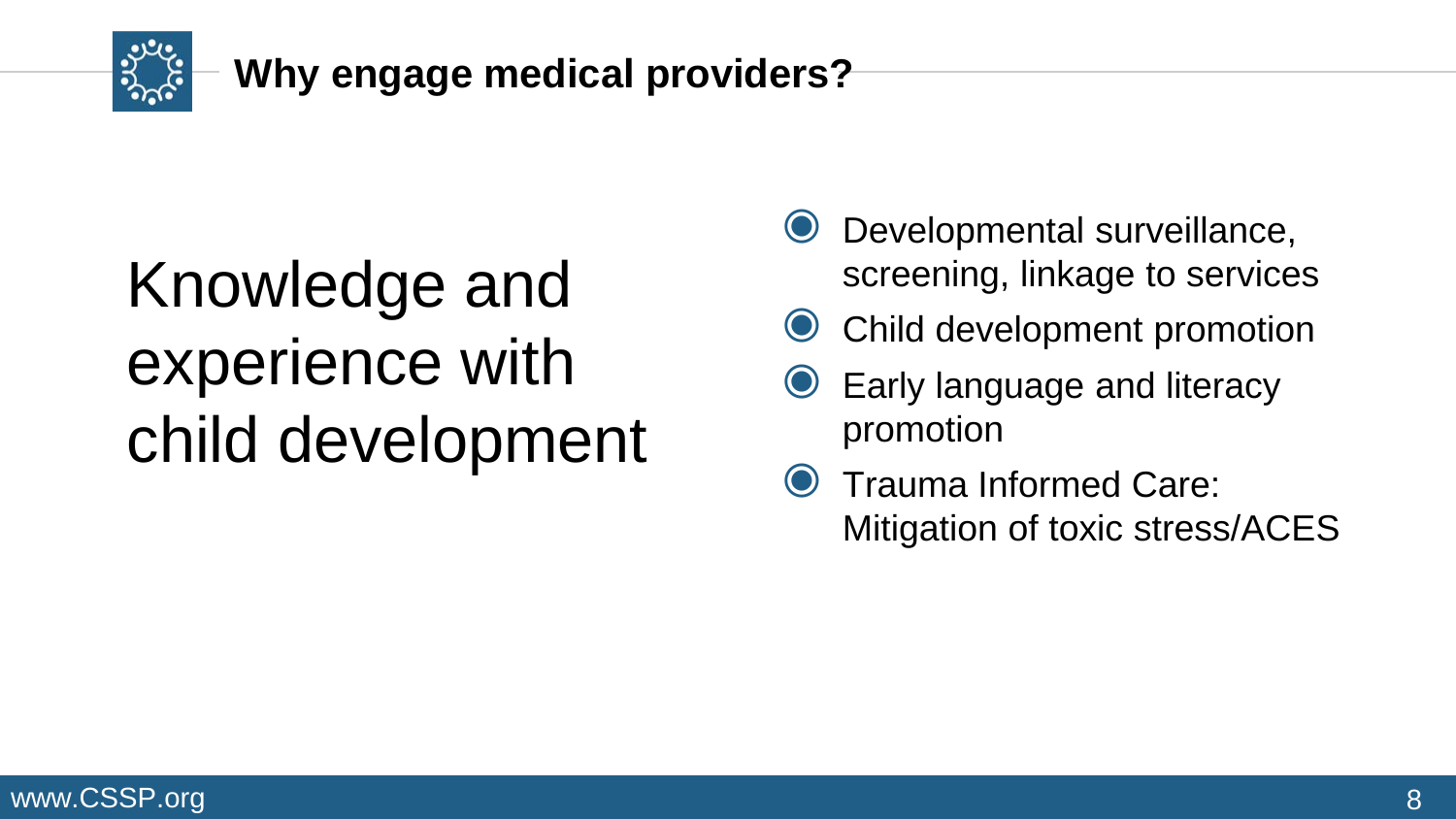

### Knowledge and experience from caring for children and families

- 2-Generation: care for children with their parent/caregiver
- See trends as they happen: 'first responders'
- ◉ Life trajectory: see children across lifespan

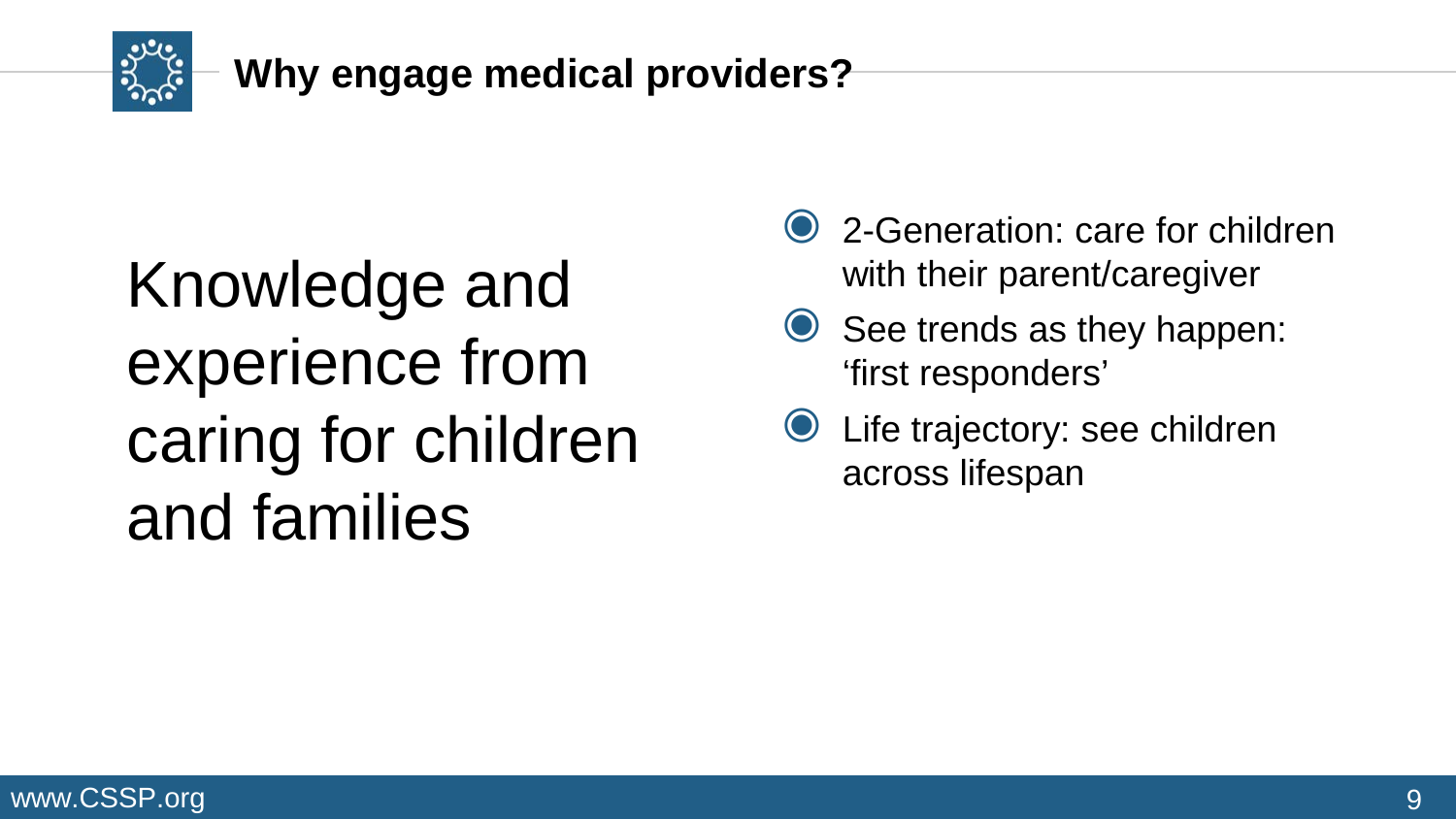

# What roles might medical providers play?



Dr. Nerissa Bauer - Indiana (photo courtesy Bauer)

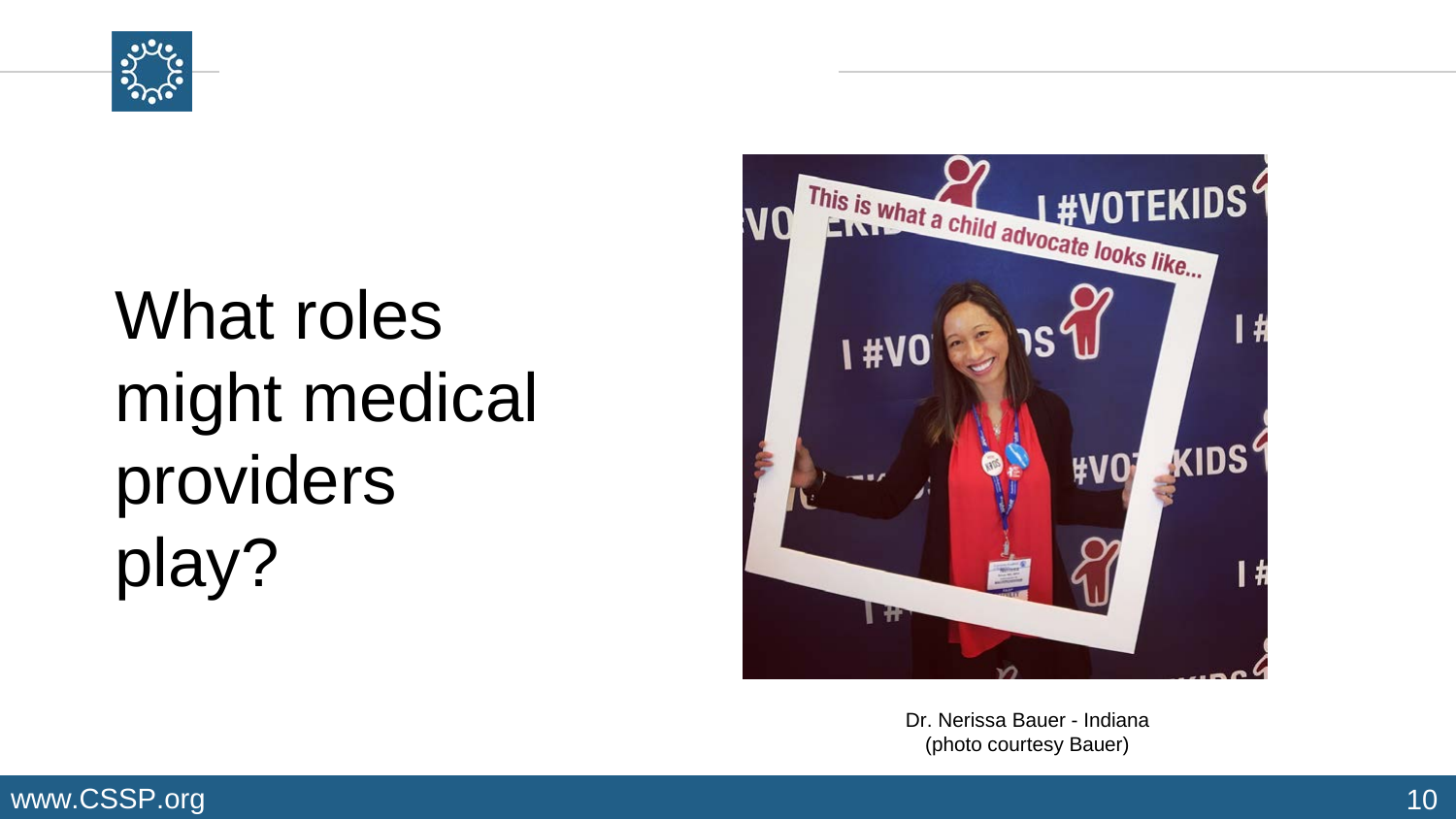

### Medical Provider Roles

- **◎ Service Provider**
- **◎ Content Expert**
- Advocate
- Systems Connector
- **◯ Coalition/Initiative Partner**

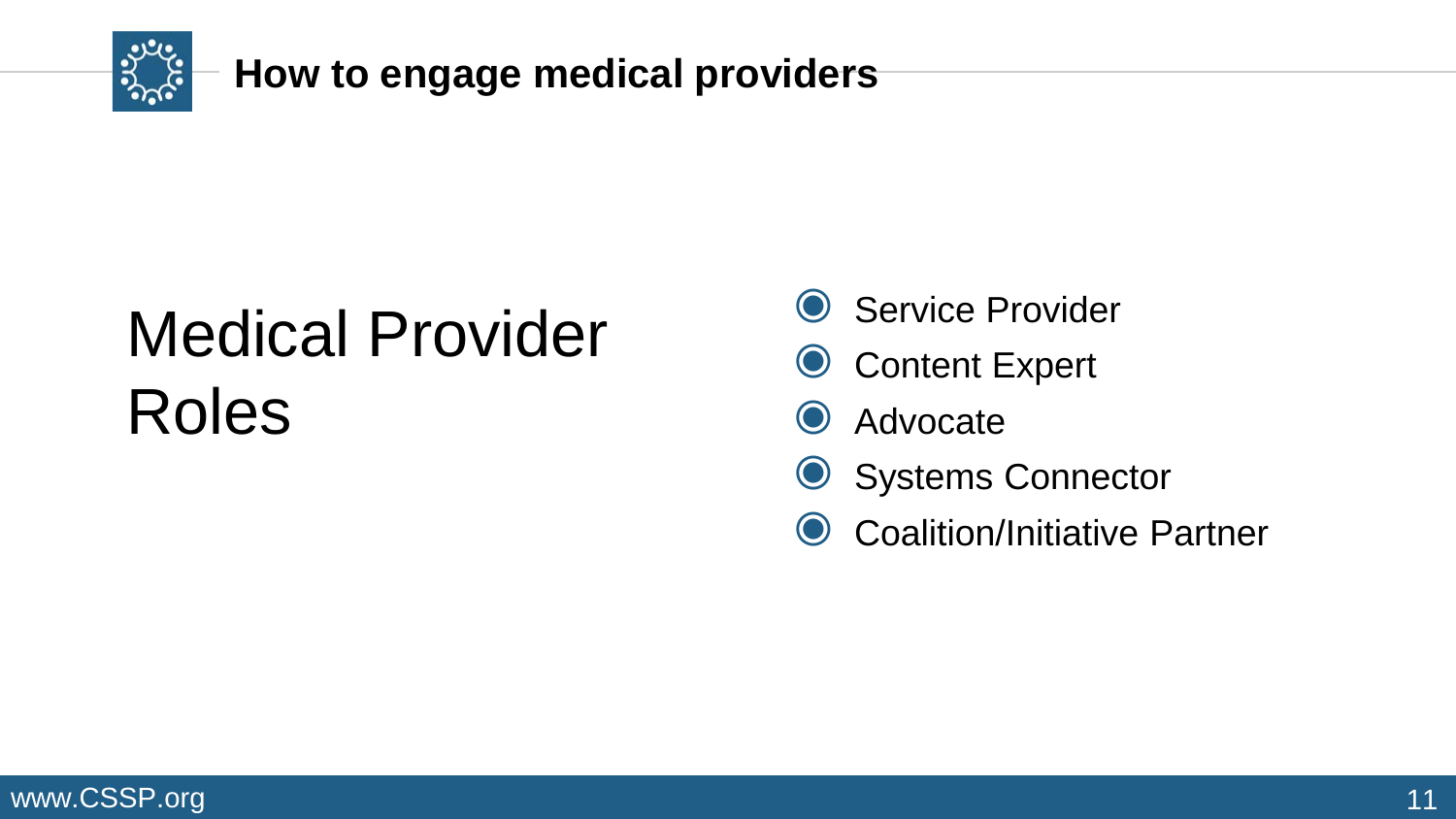

### Service Provider

Medical providers are serving large number of families every day!

Their ability to provide quality care is the biggest platform we have for supporting young children and families and improving outcomes at the community level.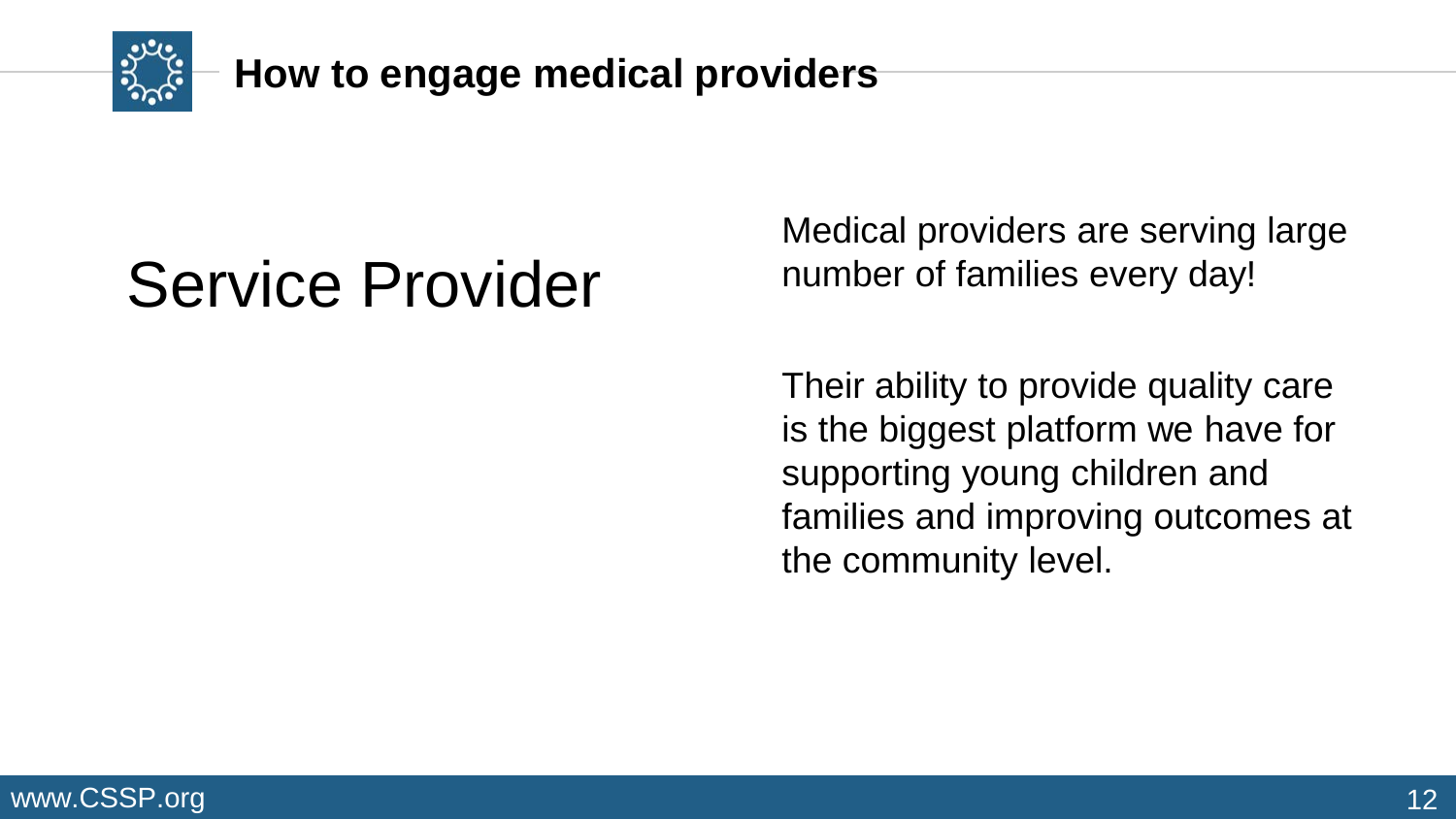

### Service Provider

- Primary care pediatrics
- Deliver an evidence-based program: Reach Out and Read
- Incorporate other professionals into the primary care team: Healthy Steps, DULCE
- Co-locate other professional services: behavioral/mental health, WIC, legal services
- Incorporate community linkages into practice: Help Me Grow

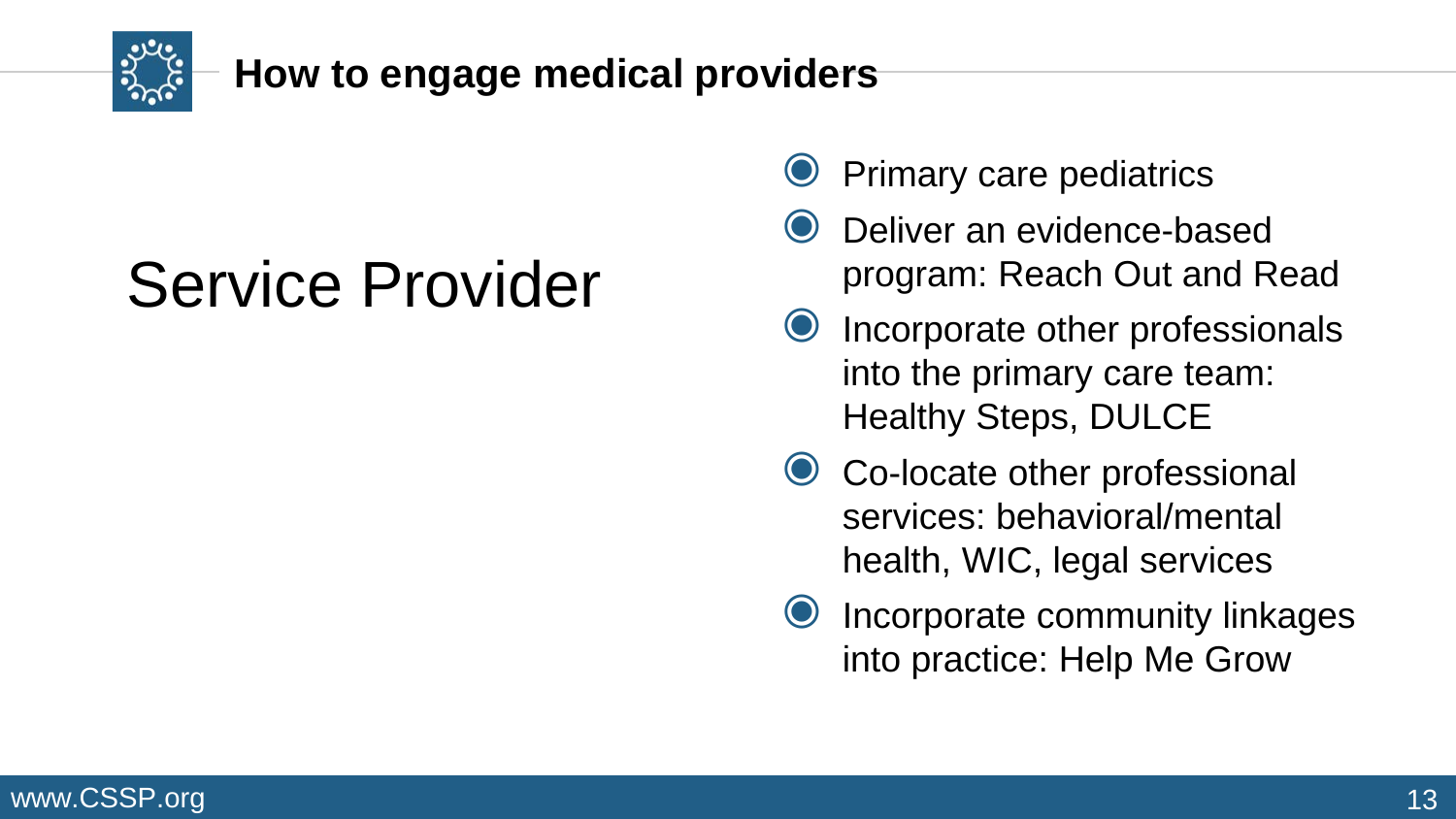

### Content Expert

Provide advice

- ◉ A community-based health initiative
- ◉ A developmental screening, referral, linkage initiative
- ◉ Health policies in early childhood settings

Provide perspective

- ◉ Children's access to health care
- Child/family access to behavioral/mental health services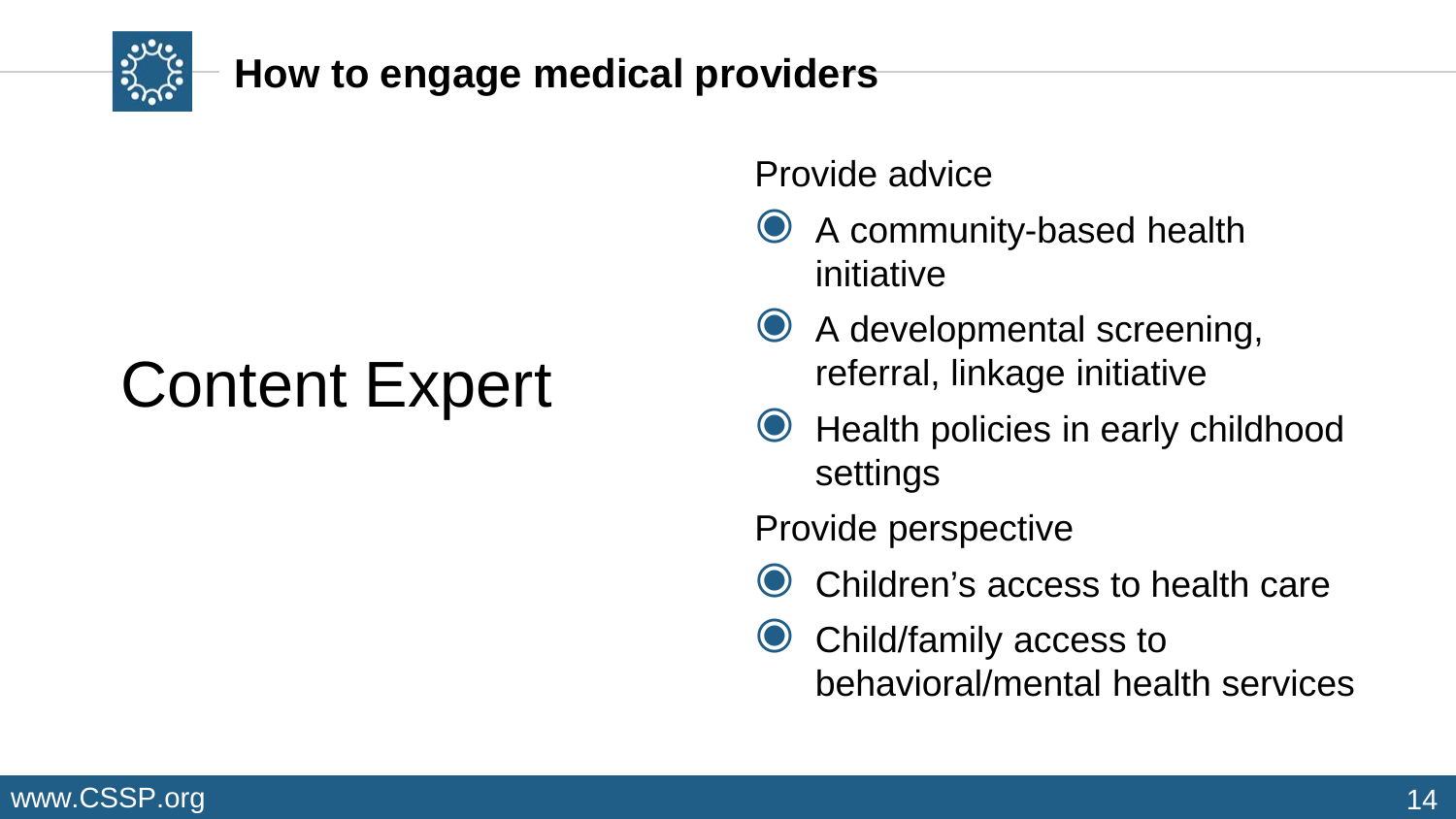

### Advocate

- ◉ Help educate decision-makers and funders
- ◉ Influence policy agendas to include early childhood issues
- ◉ Participate in an advocacy coalition
- ◉ Meet with government officials or testify at committees or hearing
- ◉ Speak at a press conference or community event
- ◉ Write an Op-Ed or letter to the editor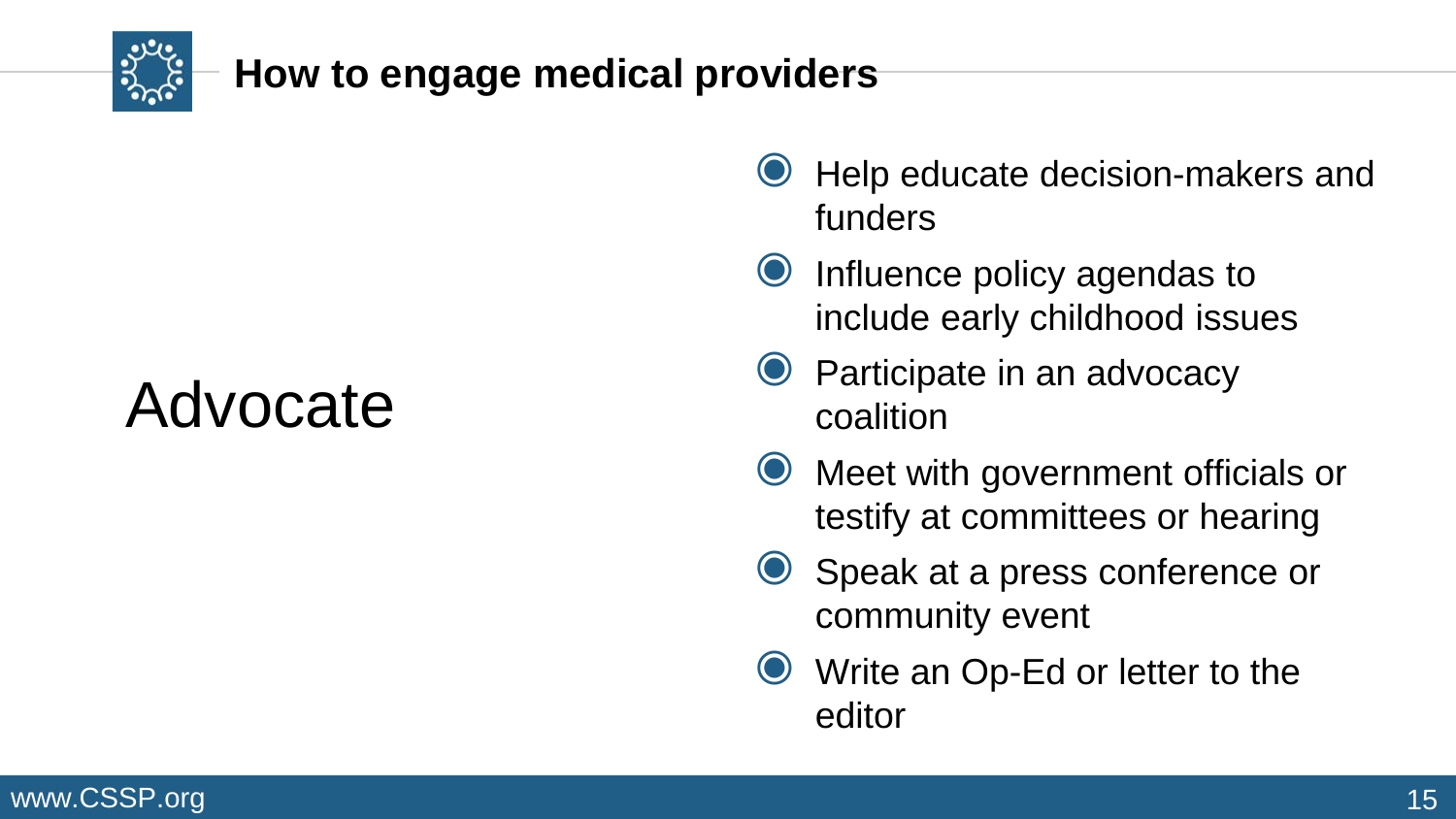

### Systems Connector

- **◯ Share what the families they care** for experience
- ◉ Provide input to systems development: what's needed
- ◉ Help build bridges across disciplines
- ◉ Engage other medical providers and medical organizations
- Participate in an initiative as a point of screening or linkage
- Co-locate services with their practice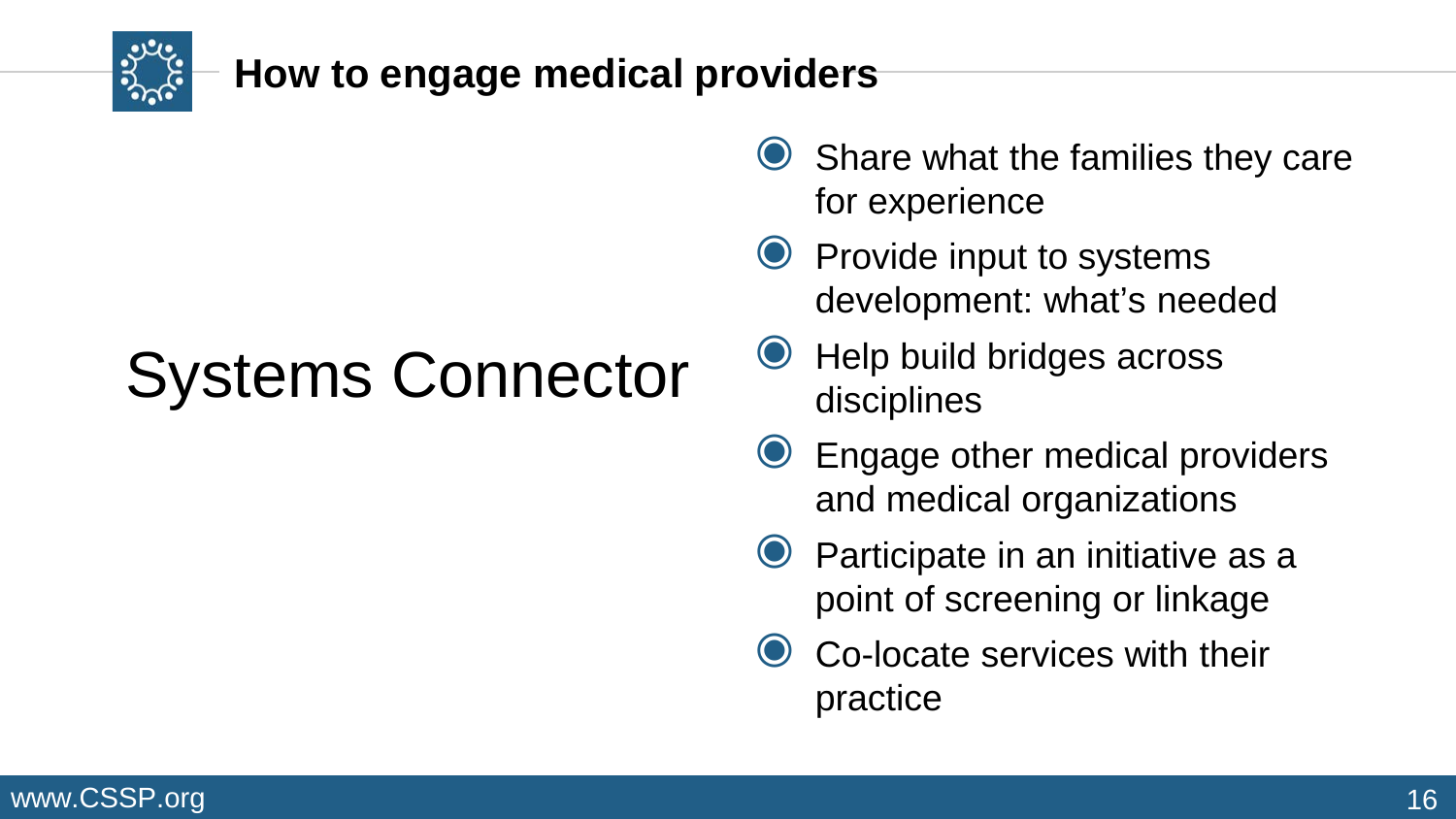

### Coalition or Initiative Partner

- ◉ Provide pediatric health perspective to community planning efforts
- ◉ Provide pediatric voice in steering committees or other leadership groups
- ◉ Facilitate the engagement of medical provider groups, such as the state AAP Chapter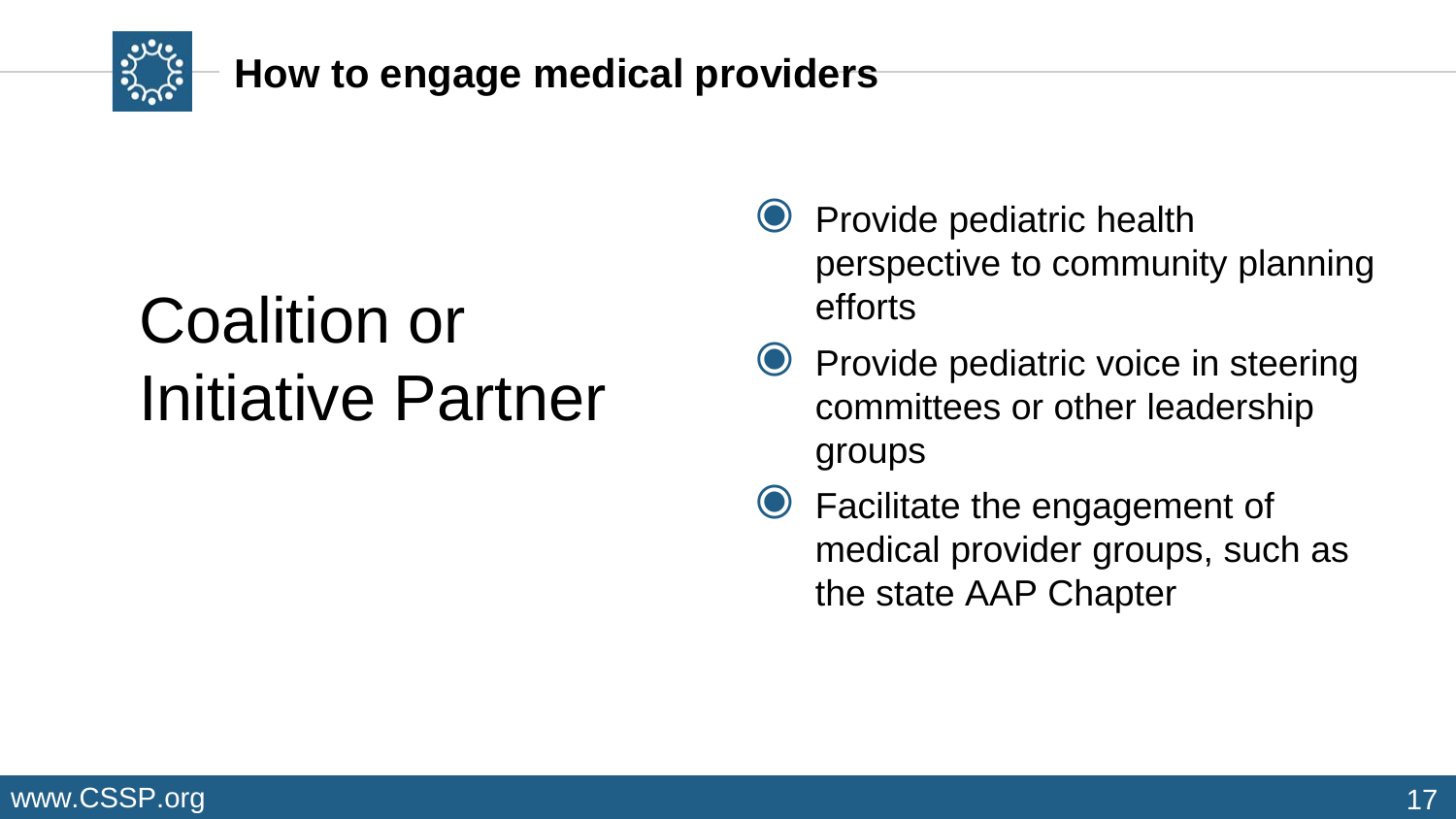

## The realities of medicine



Dr. Mary Ann Woodruff - Washington (photo courtesy Reach Out and Read Washington State)

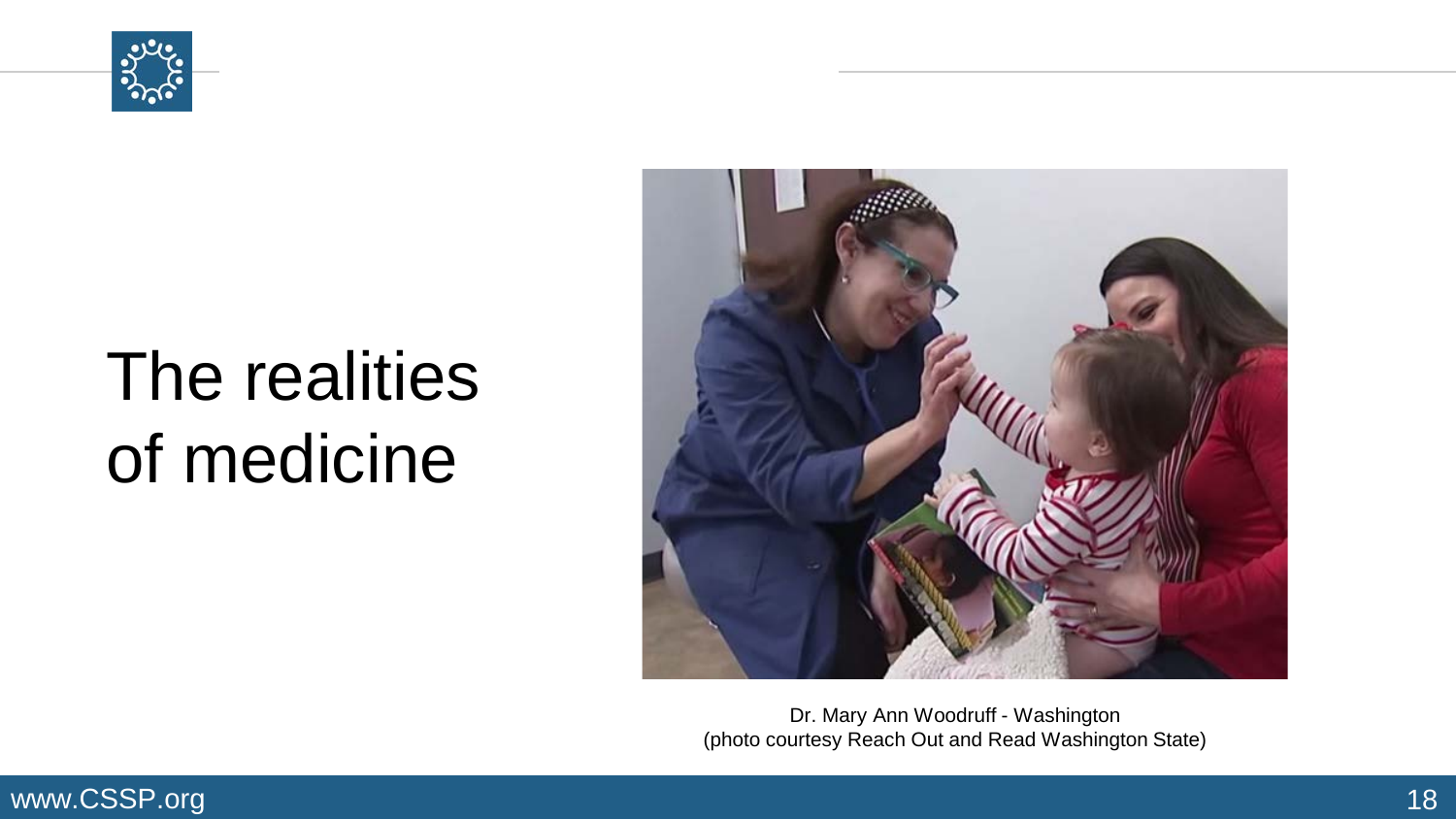

## Children's primary care medical providers

- **Pediatricians**
- **Family Practitioners**
- ◉ Nurse Practitioners
- **Physician Assistants**

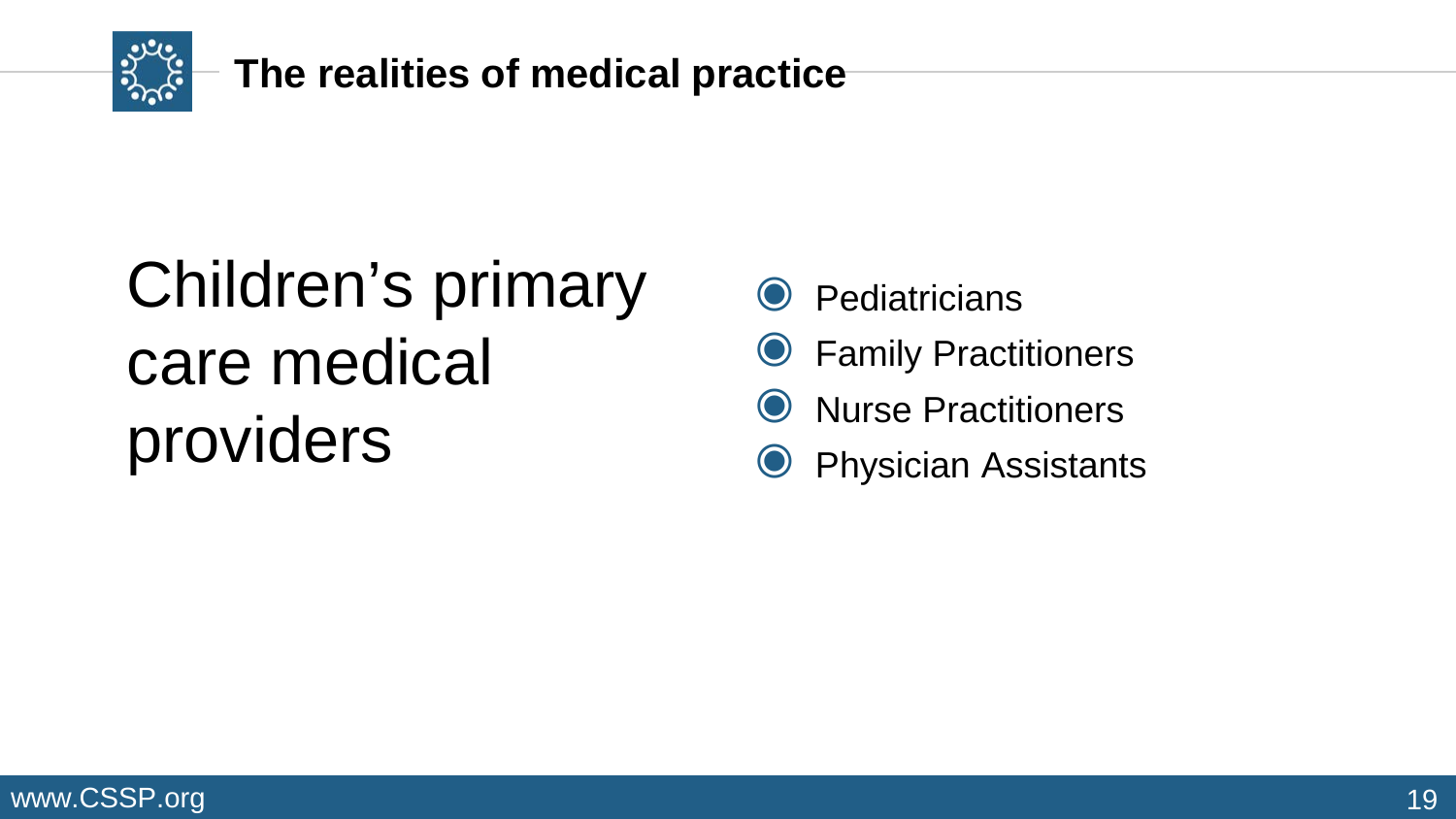

#### **The realities of medical practice**

### Types of medical clinics

- ◉ Community Health Centers & Federally Qualified Health Centers (FQHC)
- **Private practice**
- ◉ Hospital-affiliated
- ◉ American Indian/Alaska Native (AI/AN): IHS, tribal, urban
- **Military**
- ◉ Public Health
- **◎ Residency program**

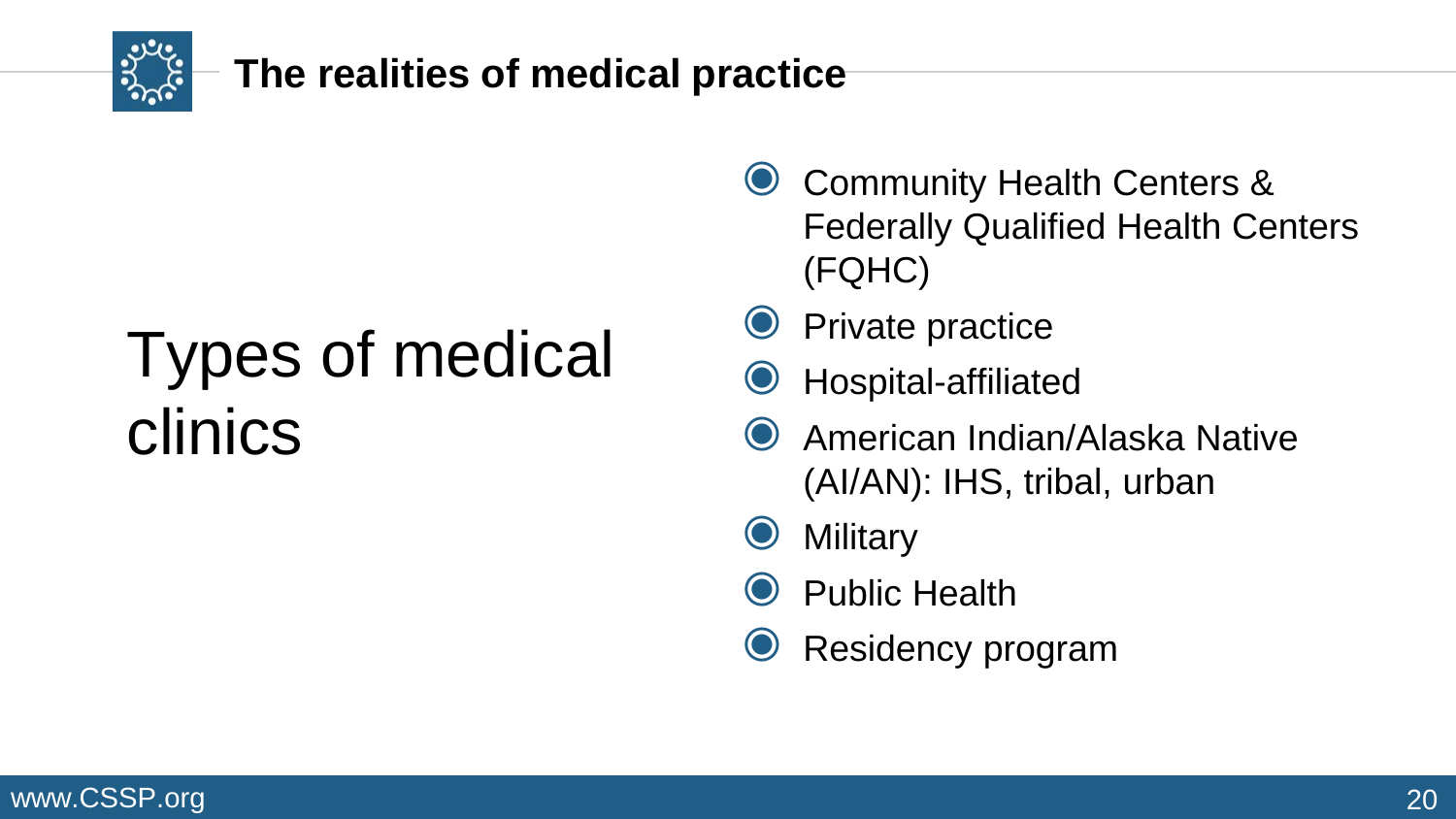

#### **The realities of medical practice**

### **Continually** changing health care environment

- ◉ Transition from single or group provider-owned practices to health system-owned
- Frequent buy-outs, mergers, takeovers, etc.
- Electronic medical records
- ◉ Increasing data expectations for payment
- Fast pace of change
- ◉ Provider burn-out, suicide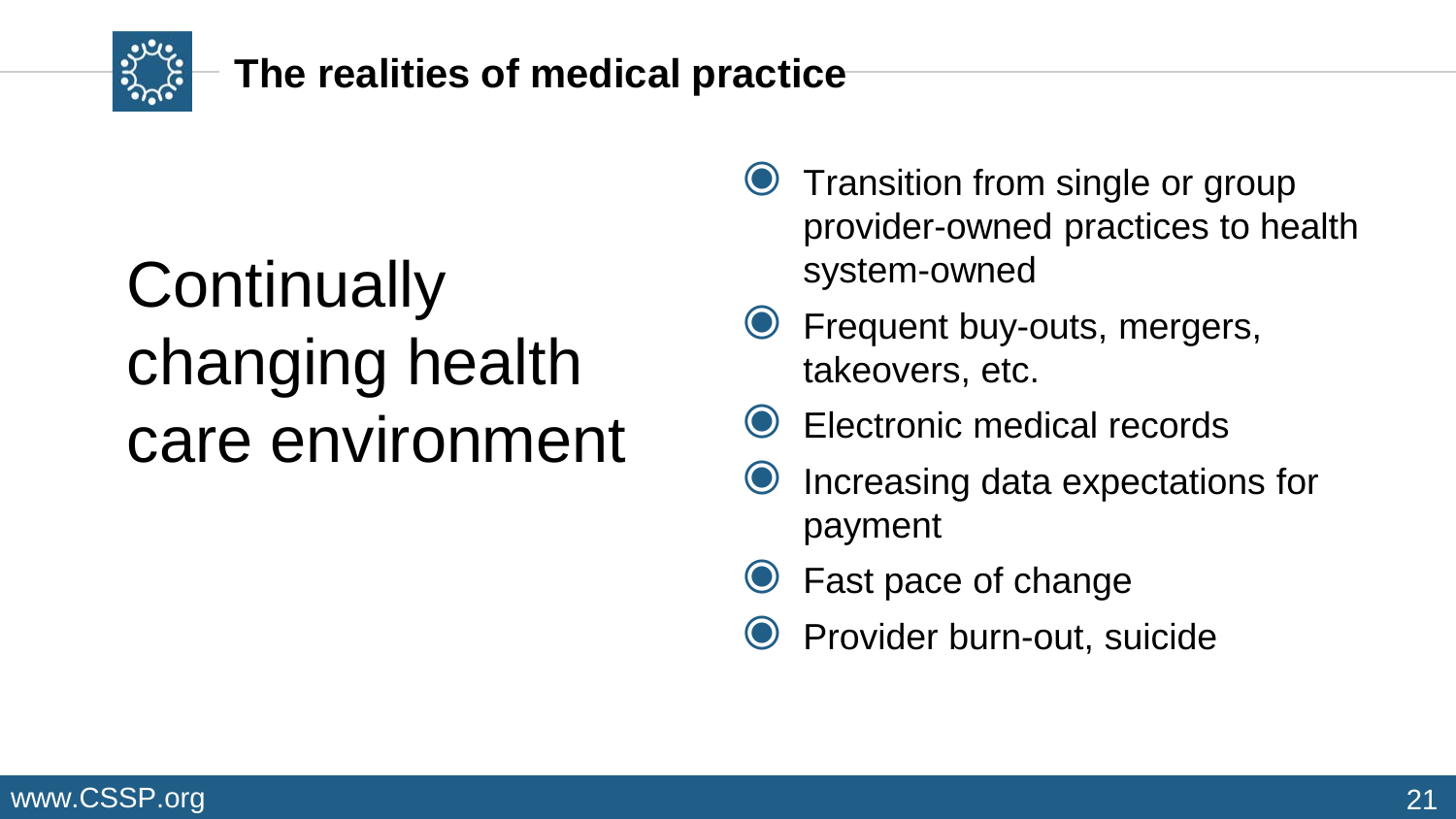

#### **The realities of medical practice**

## Realities of a pediatric provider's day

- Outside the office (newborns, hospital)
- ◉ Typically busy times (Mon, Fri, winter, late summer)
- ◉ Long days, unpredictable end, no breaks
- Visit schedule 10,15, 20, 30 min?
- Same-day access/work-ins
- Injuries and "sick" kids
- School interactions (IEP, 504)

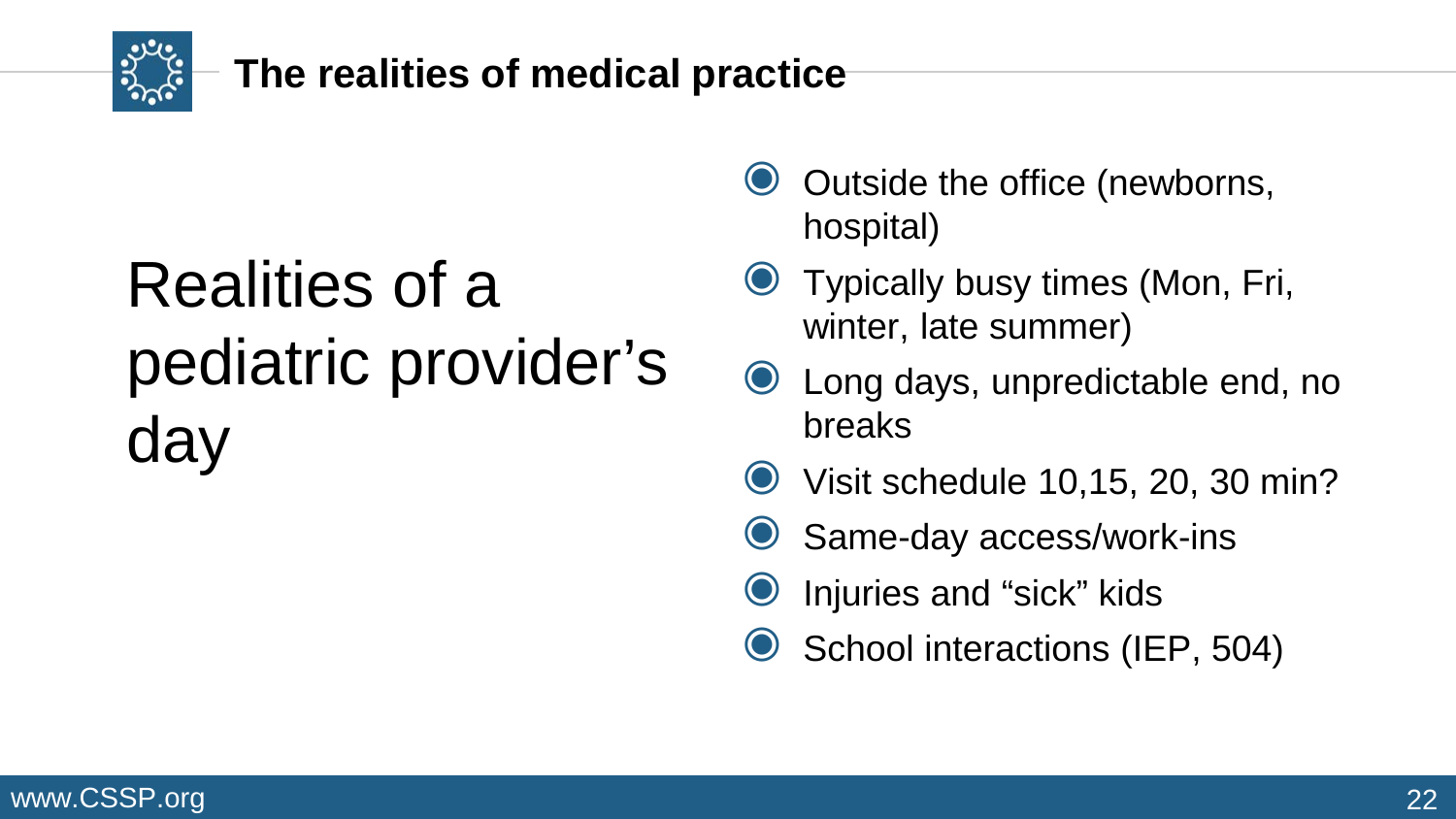

# Barriers to early childhood collaboration (for all of us!)



Dr. Dipesh Navsaria – testifying before the Wisconsin State Legislature (photo courtesy Navsaria)

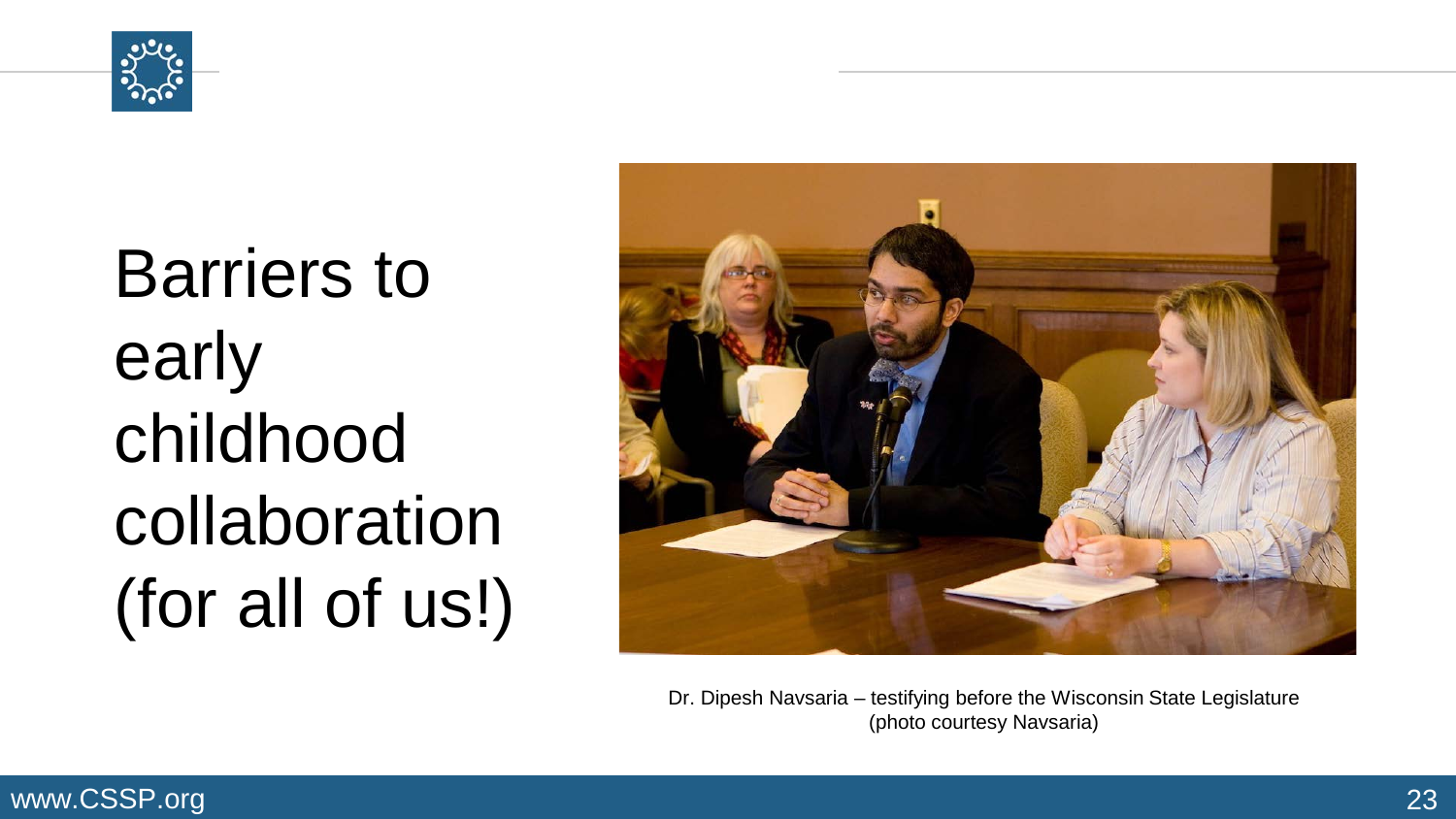

#### **Barriers to Early Childhood Collaboration**

"Early childhood" involves many sectors that are not yet wellconnected into a "system" or "system of systems"

Some examples (and many ways to describe them)

- ◉ Early education/childcare
- ◉ Family Support

**Health** 

Social-emotional/Mental Health

**Parenting** 

**Basic Needs** 

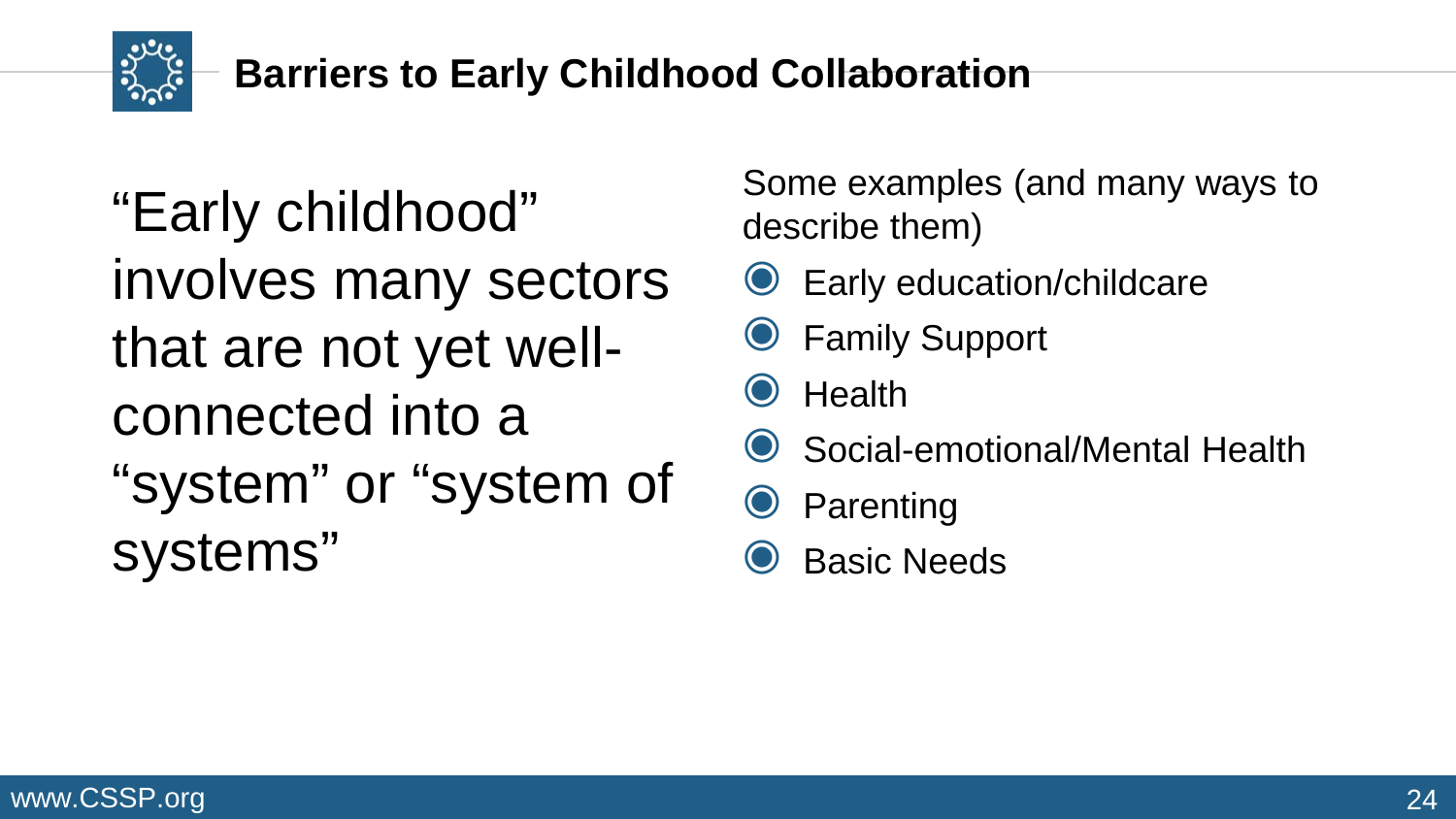

#### **Barriers to Early Childhood Collaboration**

Jargon, evolving terms, and terms with multiple meanings, within and across sectors

- ◉ Day care, childcare, early care and education, early learning
- **Providers**
- ◉ Workforce development

**Health** 

- ◉ Social-emotional development, relational health, mental health, behavioral health
- Nutrition, food insecurity, obesity
- ACES, trauma, toxic-stress
- Lived experience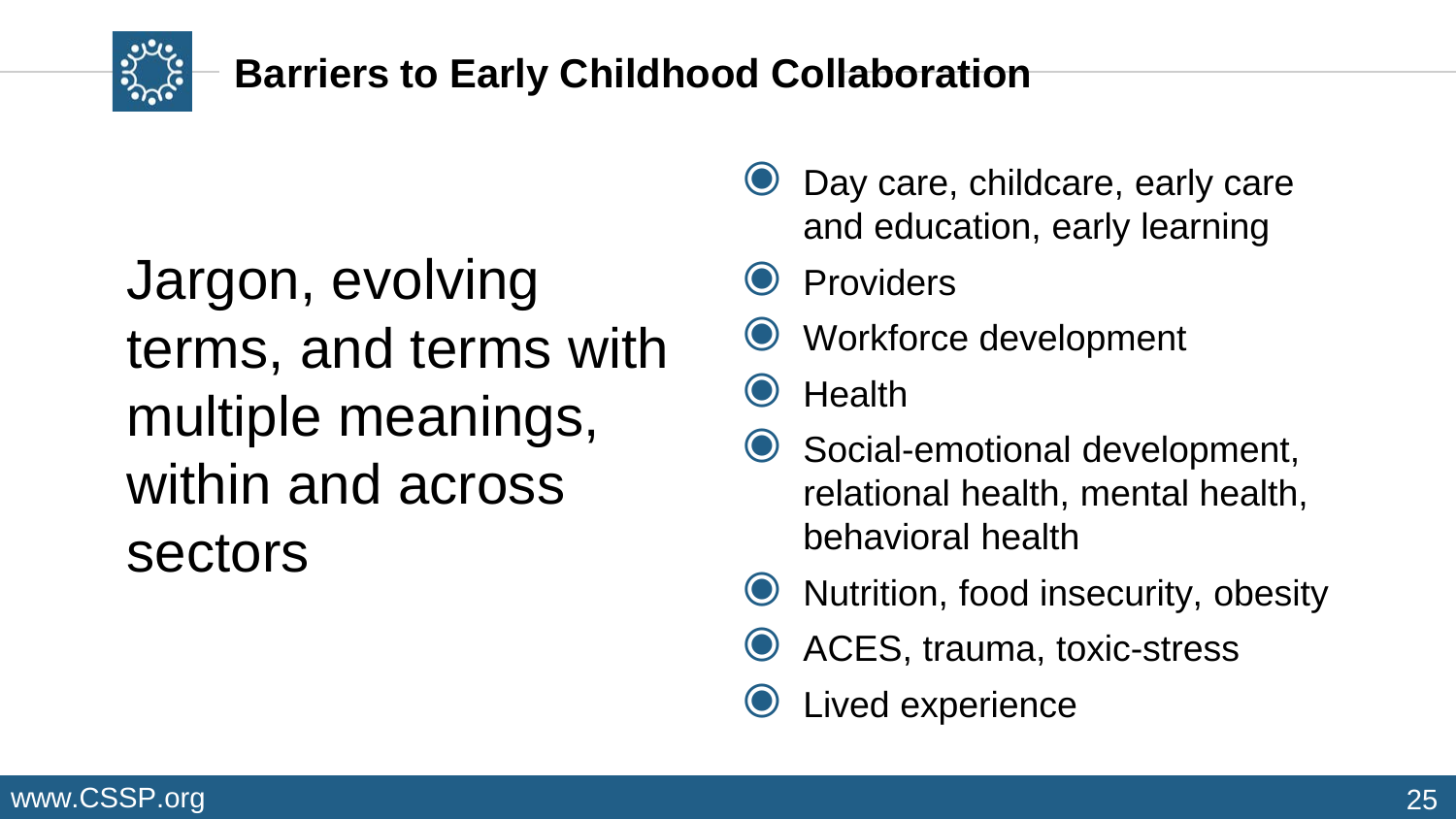

#### **Barriers to Early Childhood Collaboration**

### Abbreviations!

- ◉ CCDBG, CCDF
- O CAPTA
- ◉ ECCS
- ◉ IEP
- ◉ IFSP
- ◉ EPSDT
- ◉ Part B
- ◉ Part C
- ◉ PDG
- ◉ 504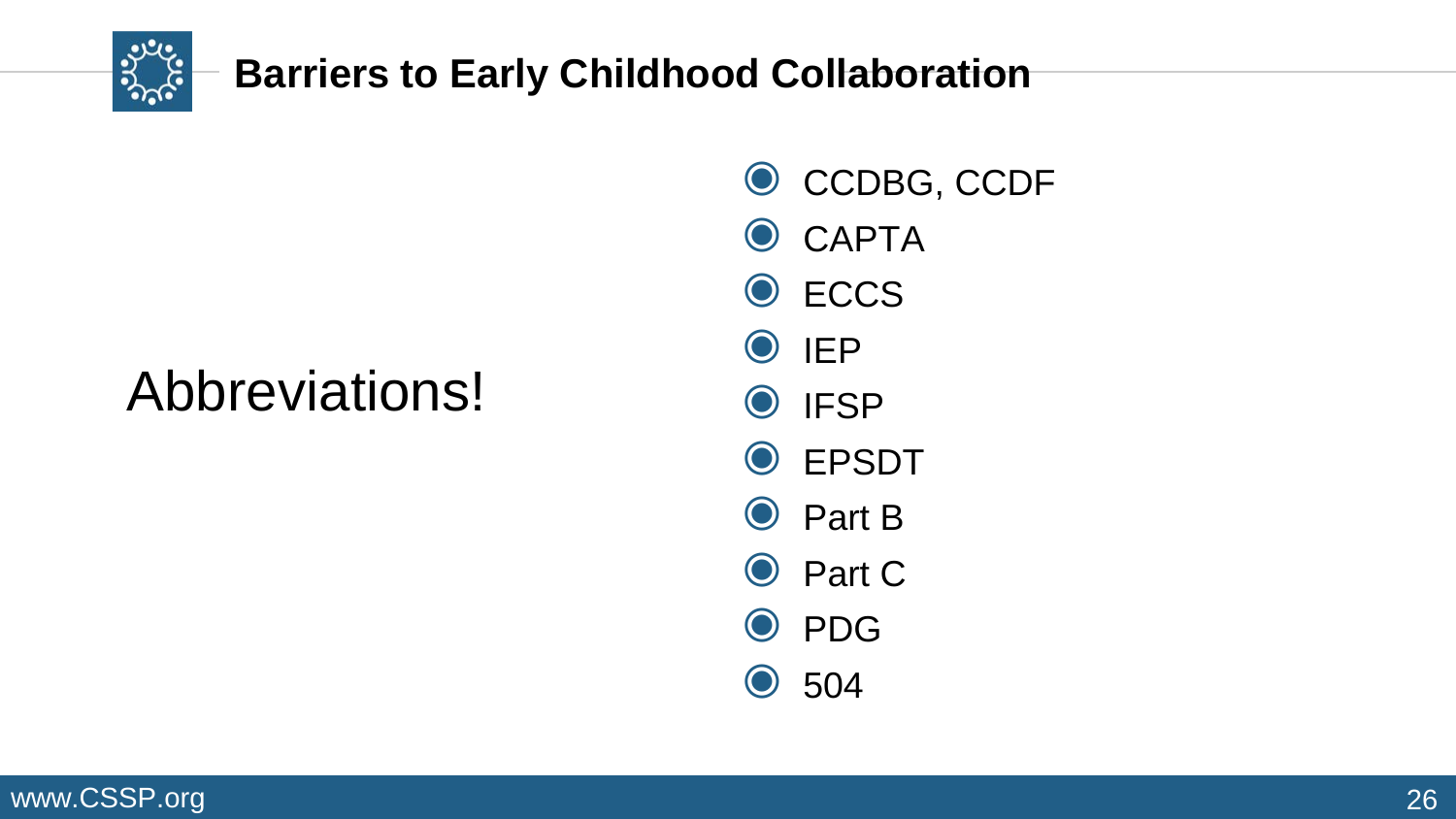

Underlying inequities and challenges that are hard to talk about, understand, and address; and have their own evolving language and terms

- **Poverty**
- **Immigration**
- **Racism**
- White privilege
- **Intersectionality**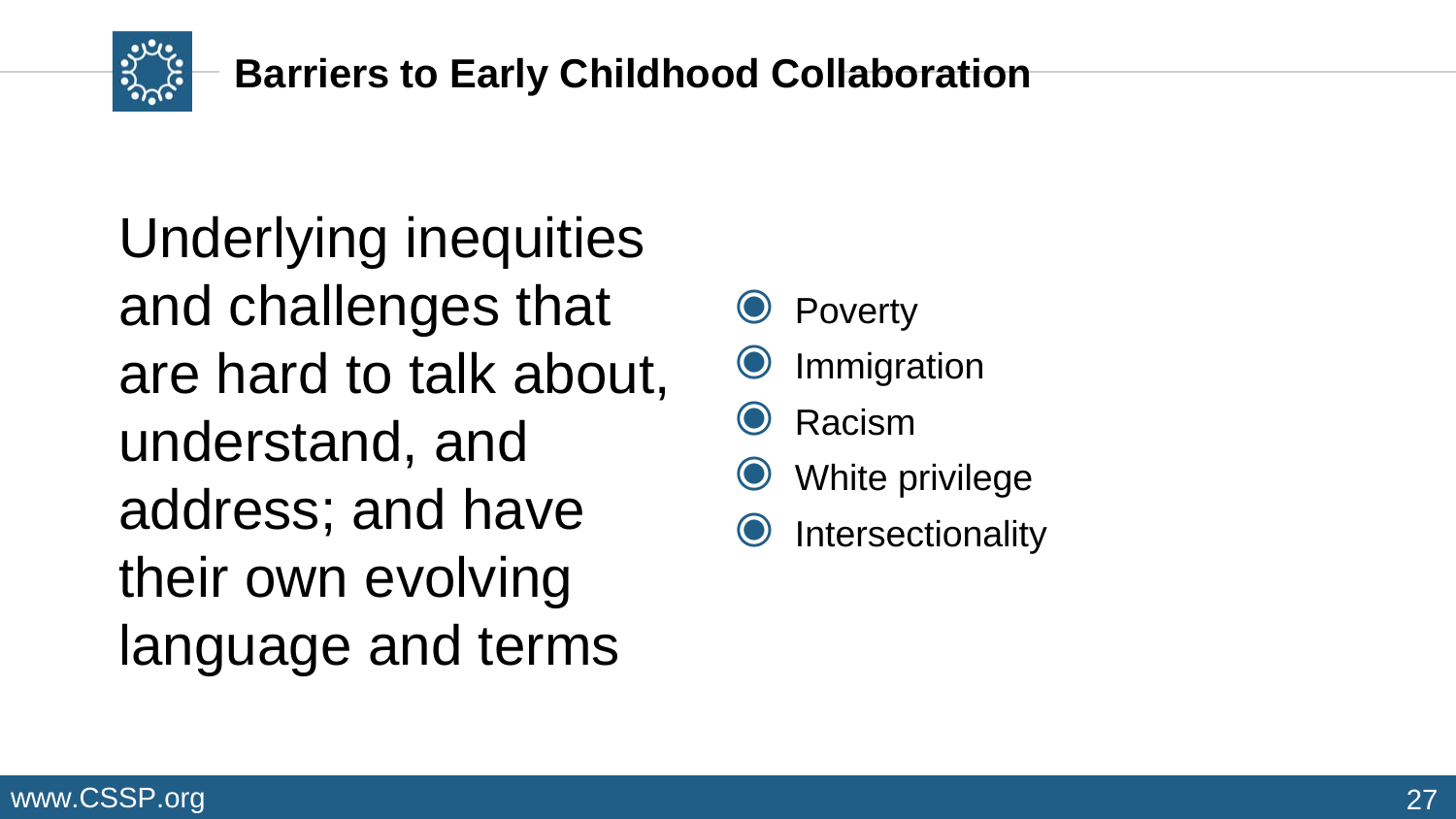

**Medical** providerspecific barriers to community collaboration



Dr. Nathan Chomilo and Minnesota colleagues #dontletthesunset #MNLEG (Photo courtesy Chomilo)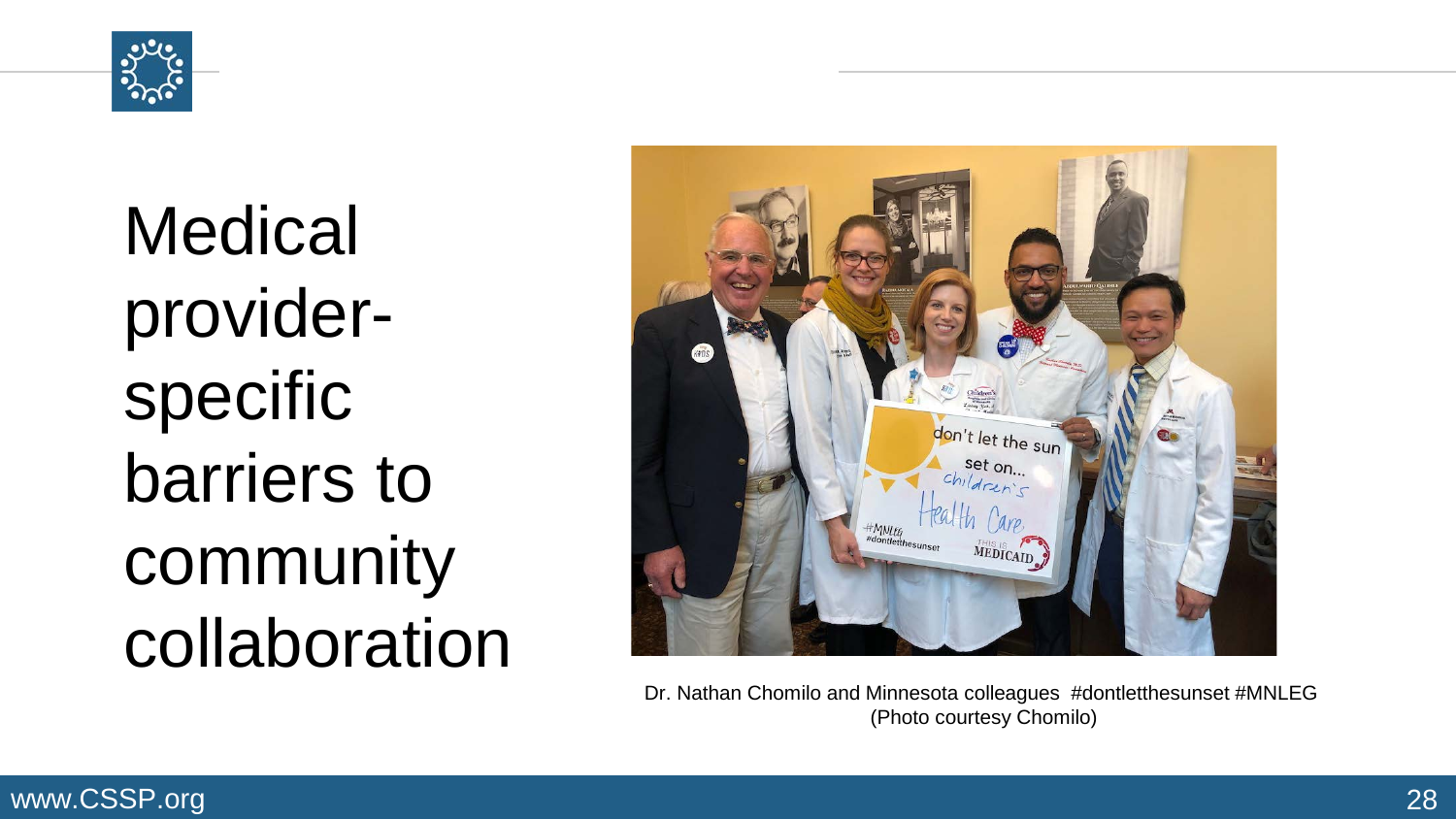

#### **Barriers to Community Collaboration**

### Provider schedule limitations

- ◉ Generally no time in their day to do partnership work, trainings, or attend community meetings
- Canceling clinic time is rarely possible: impacts families, other staff, and access to health care
- Clinic "rules" or needs often prevent time away
- Using vacation time or days off usually only option

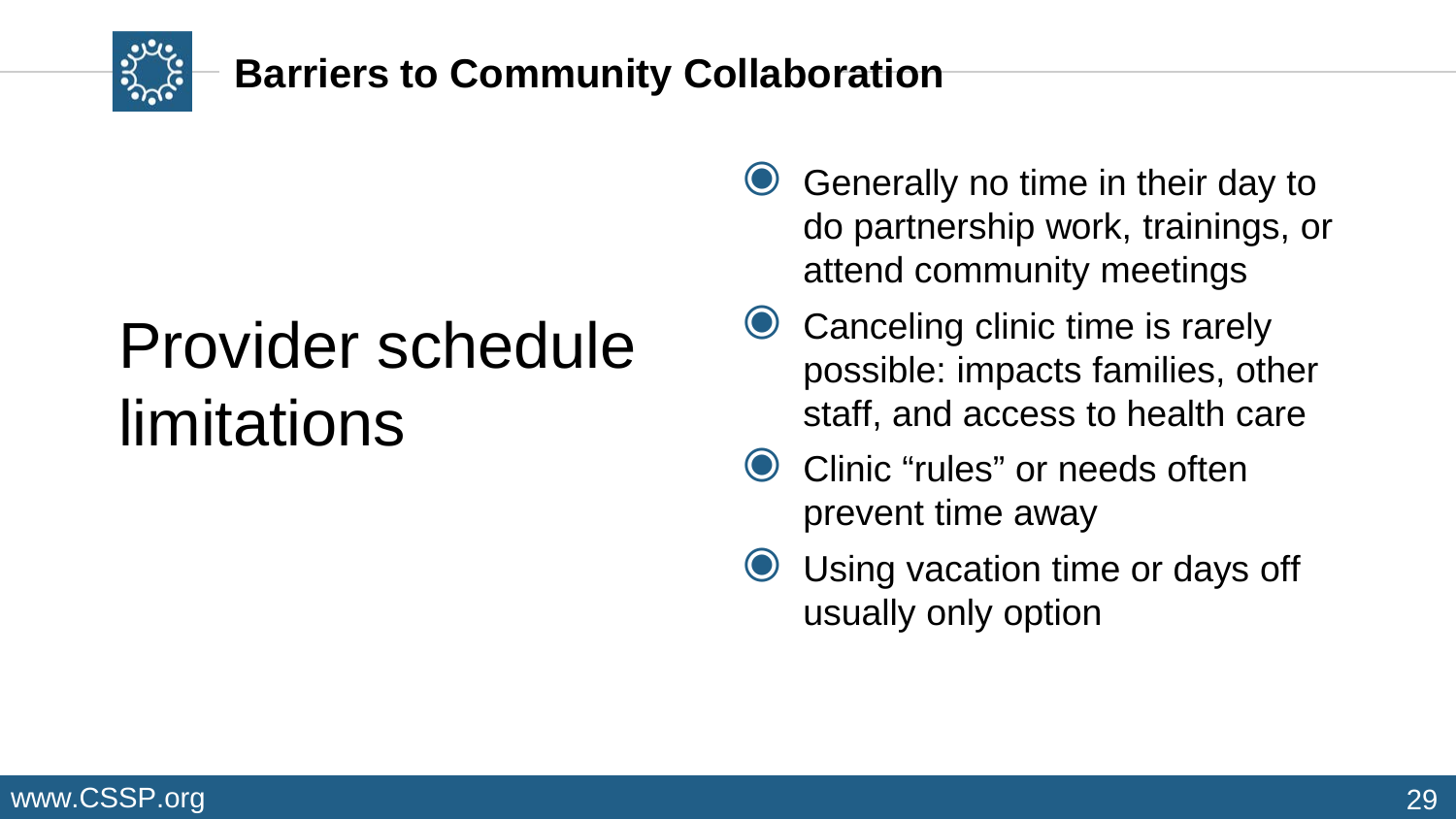

#### **Barriers to Community Collaboration**

# Barriers to specific engagement

- Unaware of the need/opportunity
- ◉ Lack of a trusting relationship with the person or organization
- Role/request is not clearly defined
- The request is not well-matched to the provider's skills or interests
- ◉ Provider doesn't have knowledge, skills, and/or confidence
- Time commitment is not clear
- ◉ Potential for impact is not clear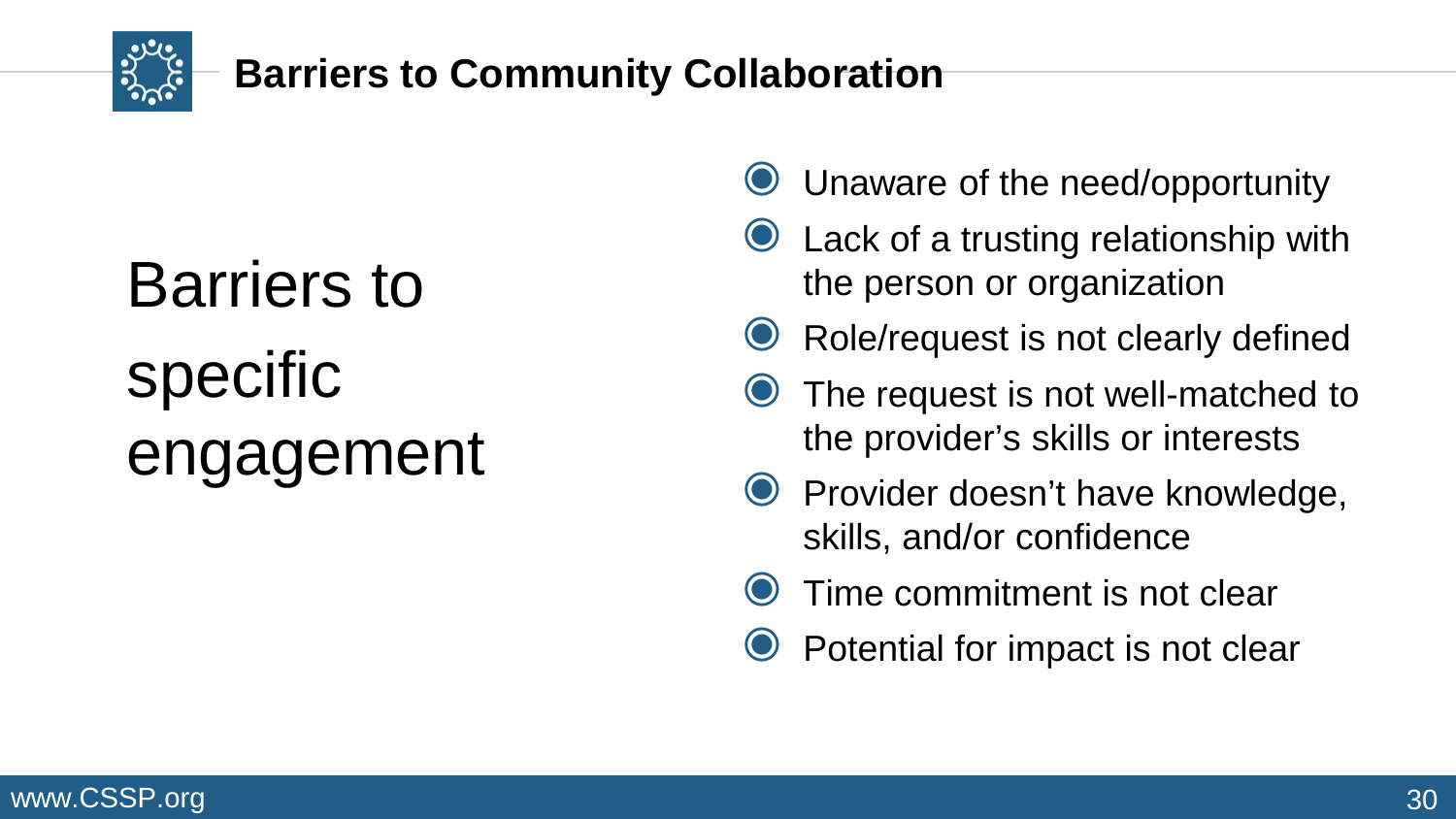

Engaging medical providers in community based initiatives



Dr. Mariana Glusman – Illinois (photo courtesy Glusman )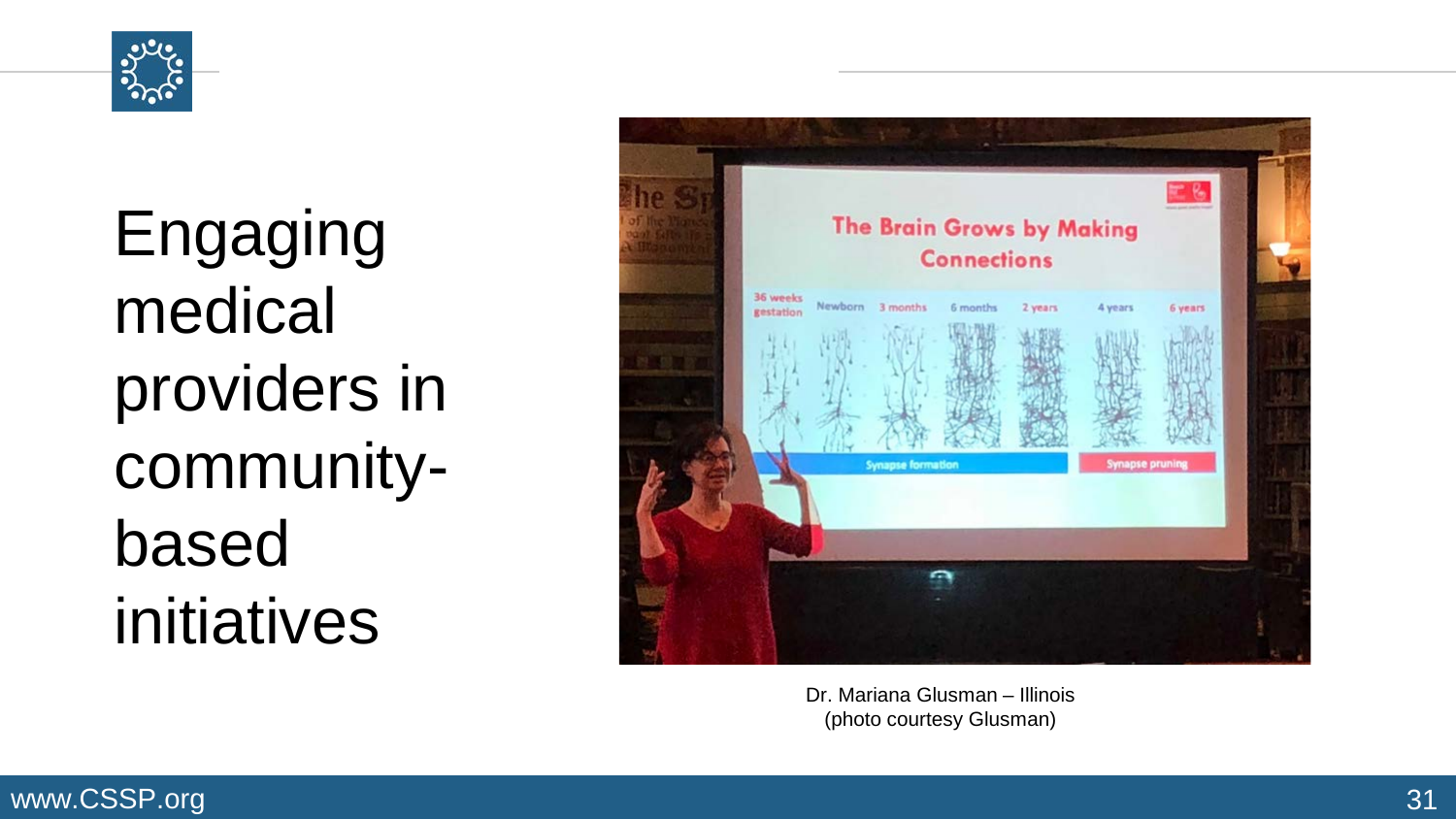

## The good news about children's medical providers

- Want better outcomes for the families they serve
- See the need for systems change/prevention
- Many are actively involved in things outside of practice already
- ◉ Many are willing to do something more or different
- **◯ Some are extraordinarily involved** already!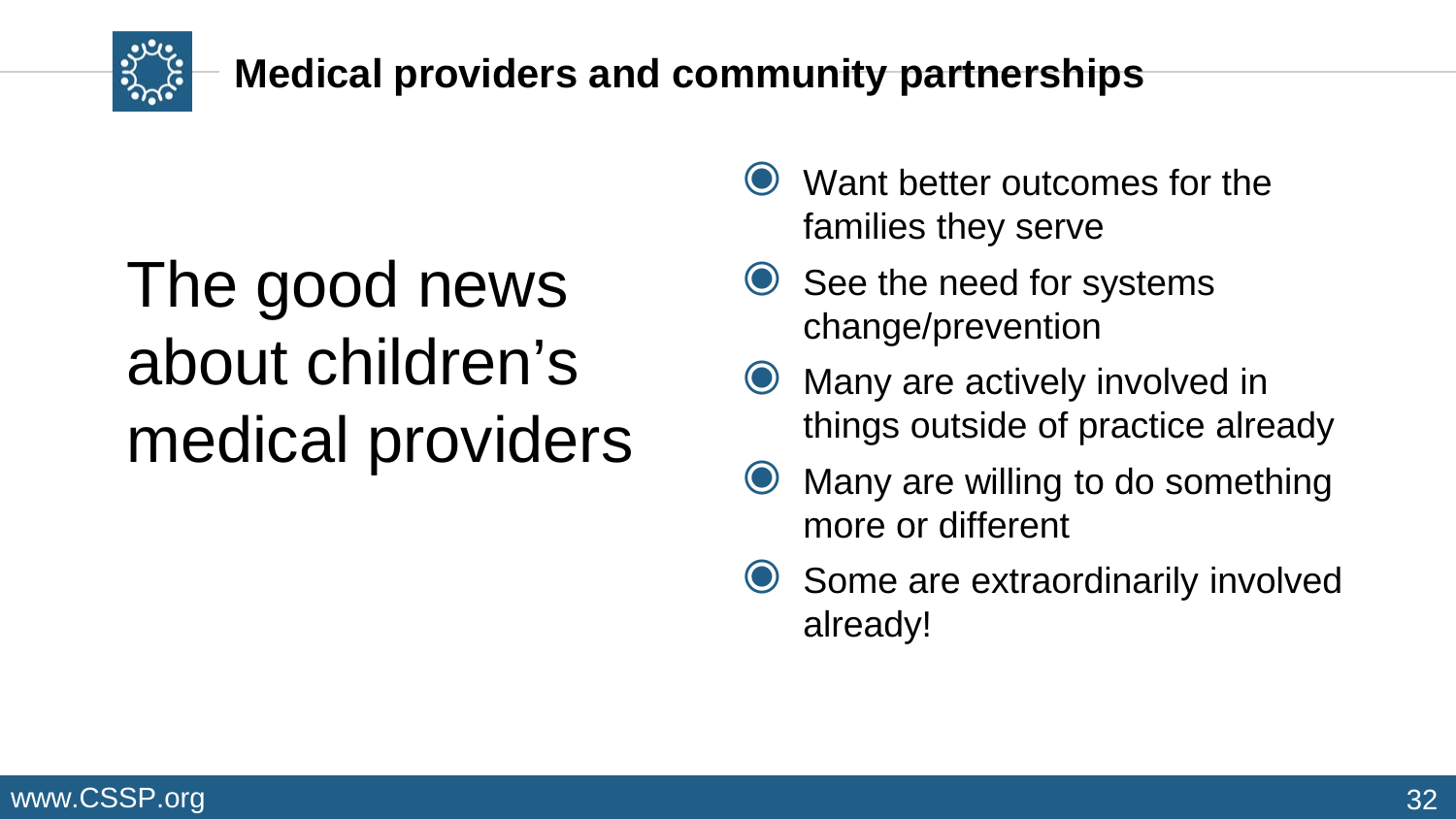

### More good news!

You can increase your effectiveness in engaging medical providers

(but it will take time and intentionality!)

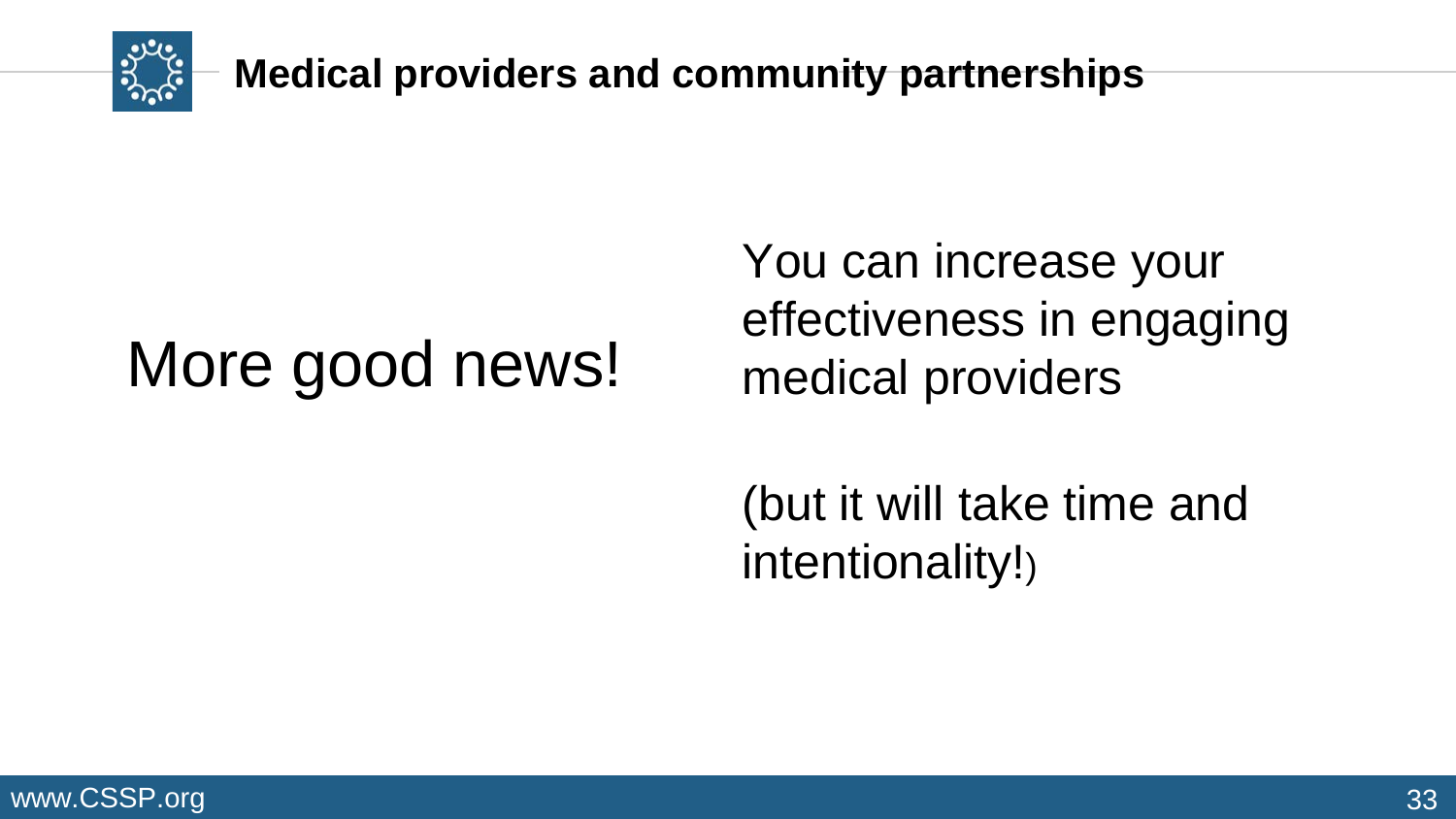

## Lay the groundwork

- Learn about the medical worldculture, language, realities
- ◉ Build relationships with providers, clinics, organizations over time
- ◉ Be sympathetic to realities, don't assume people "don't care"
- Clearly define the role you are asking a provider to play
- $\bullet$  Be able to explain why a medical provider is needed (and if they aren't, don't make the request!)

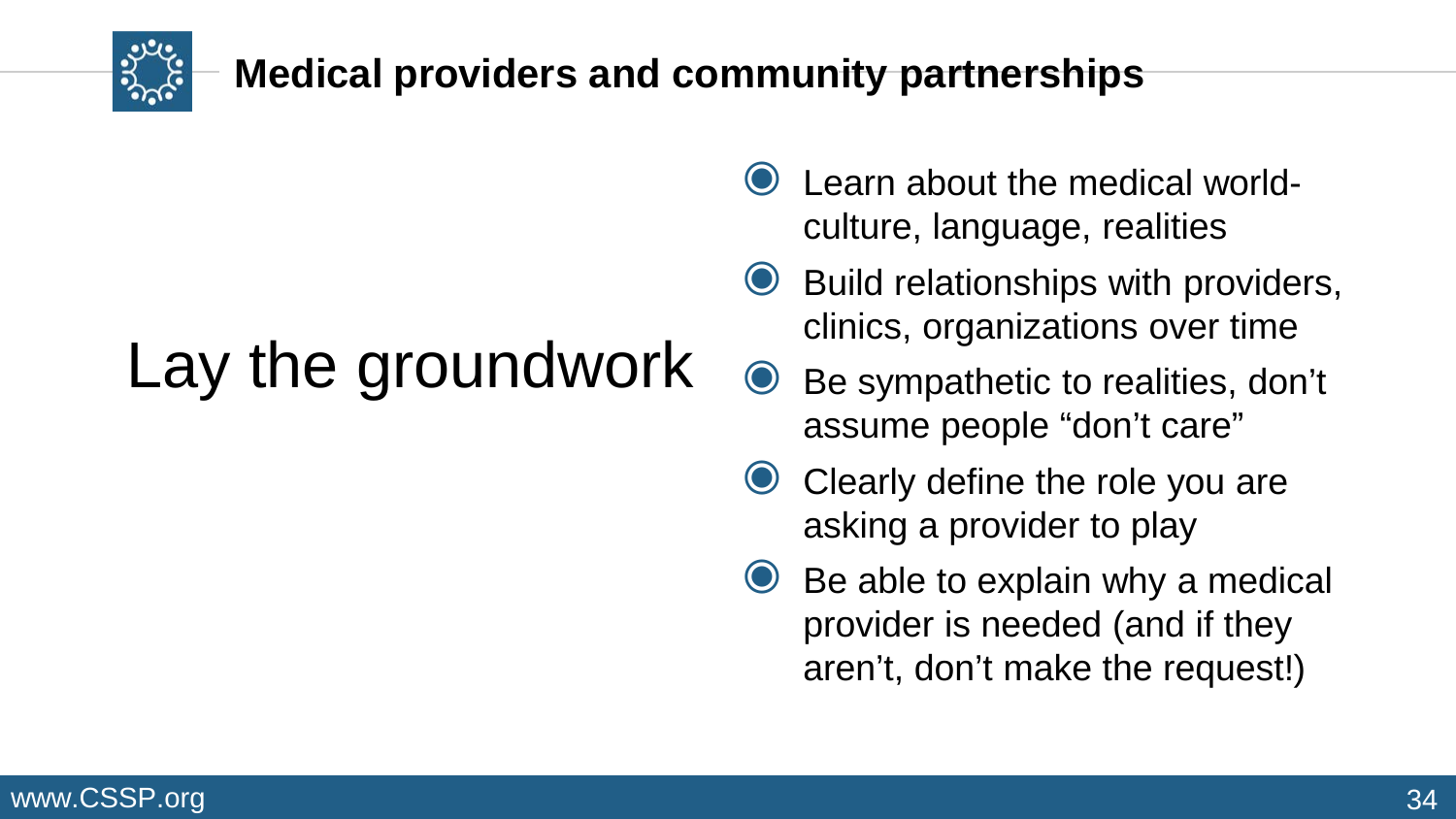

### Define the "type" of medical provider you think you need

- **◯ Someone with general knowledge** about pediatrics?
- Someone representing a particular organization?
- Someone with a deeper knowledge or skill set in a particular topic?

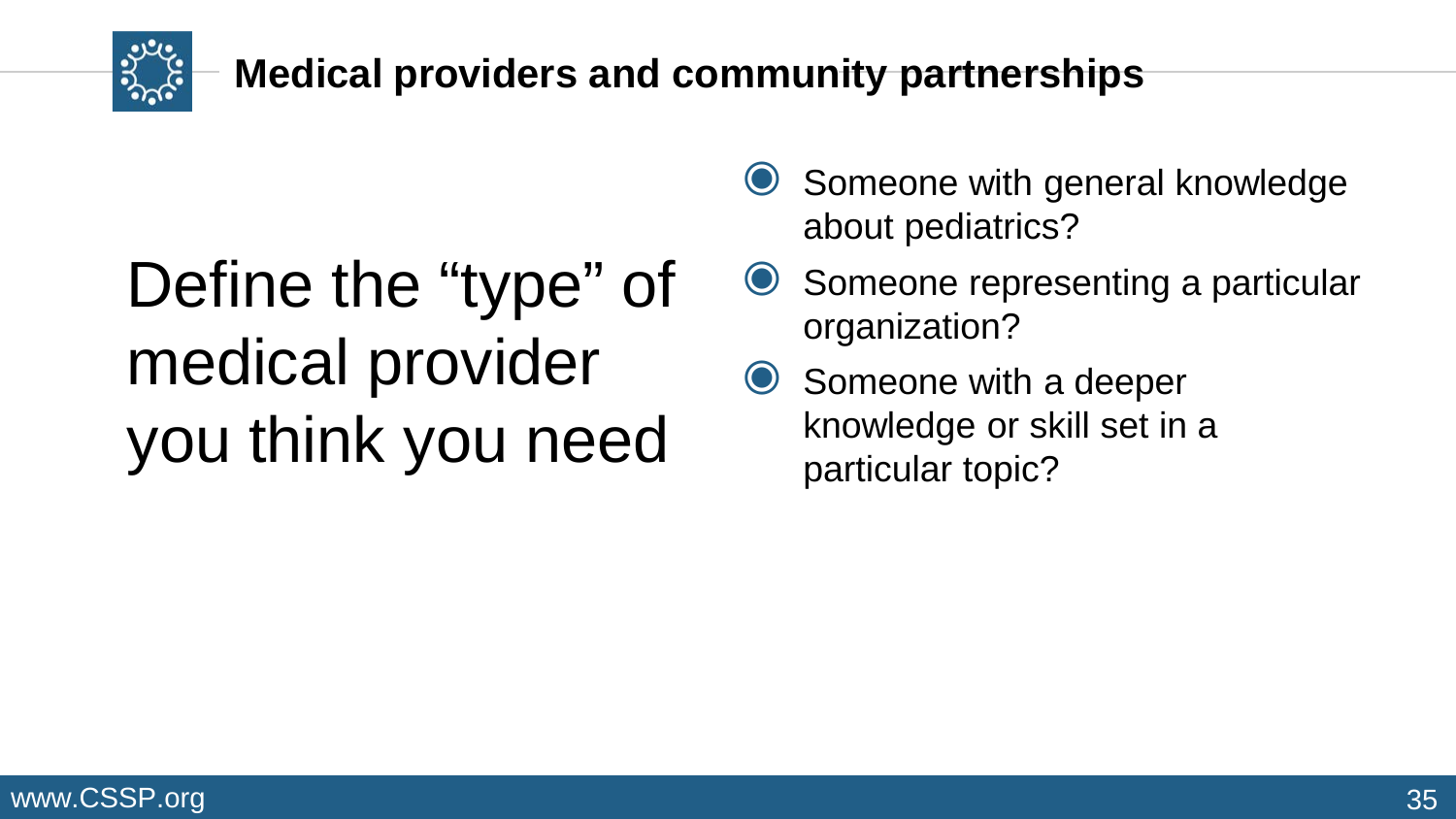

### Find medical provider partners, or people who can help you find them!

- Who cares for your children?
- Who cares for kids in your early childhood programs?
- ◉ Who is serving on a Head Start or other health advisory group?
- ◉ What leaders are connected to children in clinics or hospitals?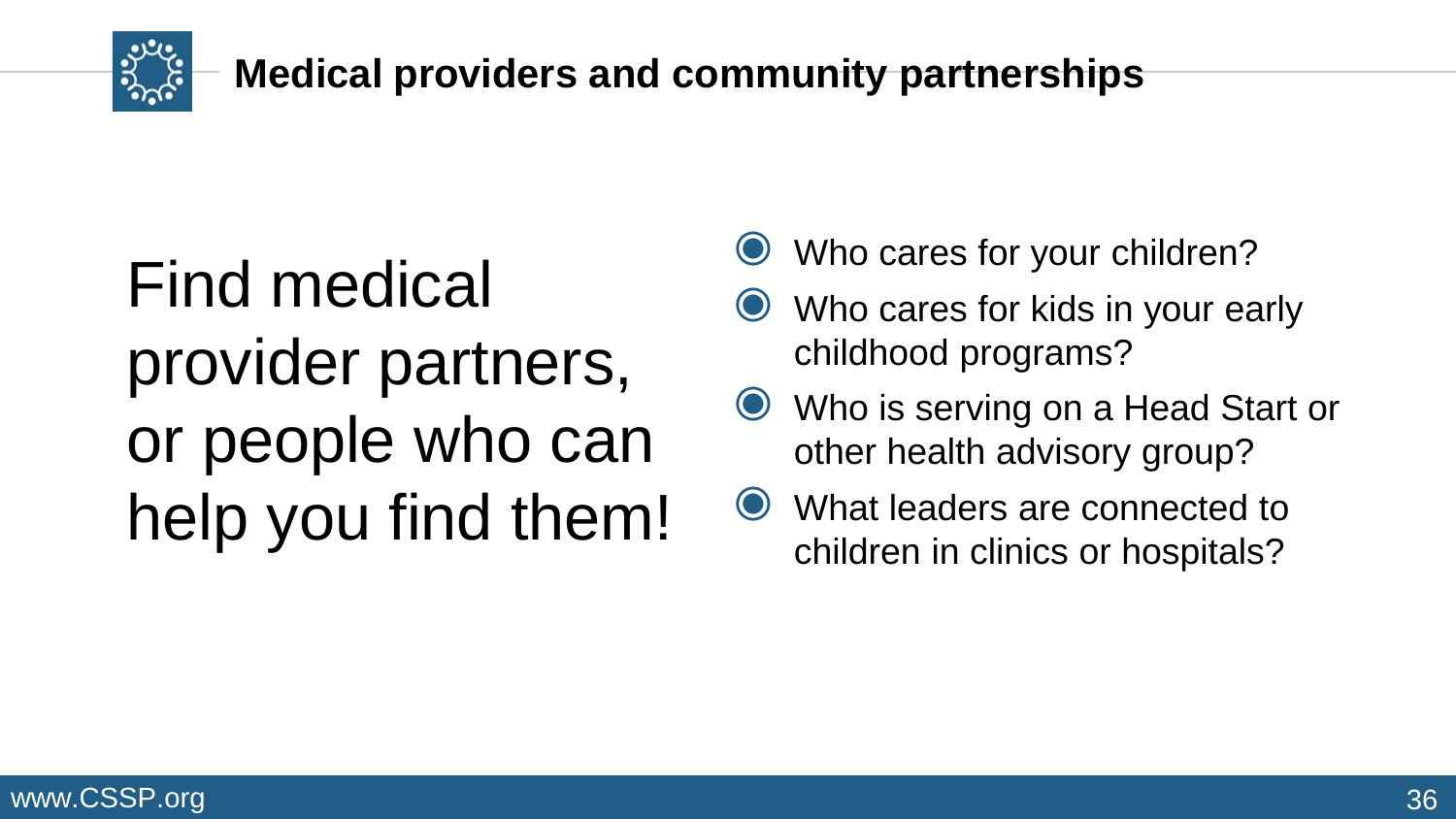

### Find potential medical providers through pediatricrelated partners

- ◉ Contact your state AAP Chapter Early Childhood Champion
- Contact Reach Out and Read state/local affiliate
- ◉ Contact Help Me Grow state/local affiliate

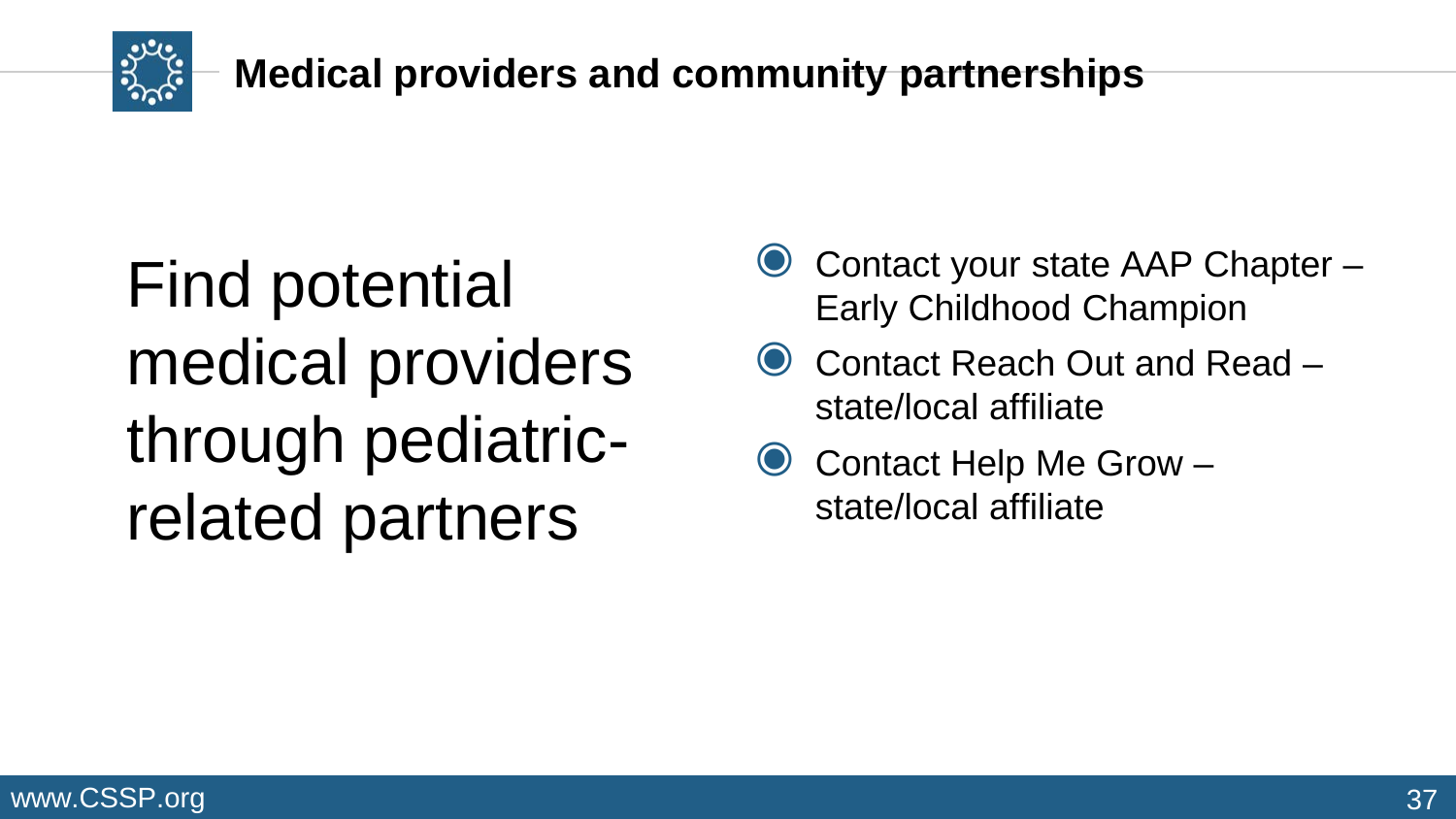

### Make your work understandable

- ◉ Make it your job to make it easy for a medical provider to help you
- ◉ Be clear what you are trying to do
- ◉ Explain things in simple terms; avoid or explain jargon and abbreviations
- ◉ Provide context, background information, key things that are necessary to understand
- Explain strategy and political context, including potential pitfalls

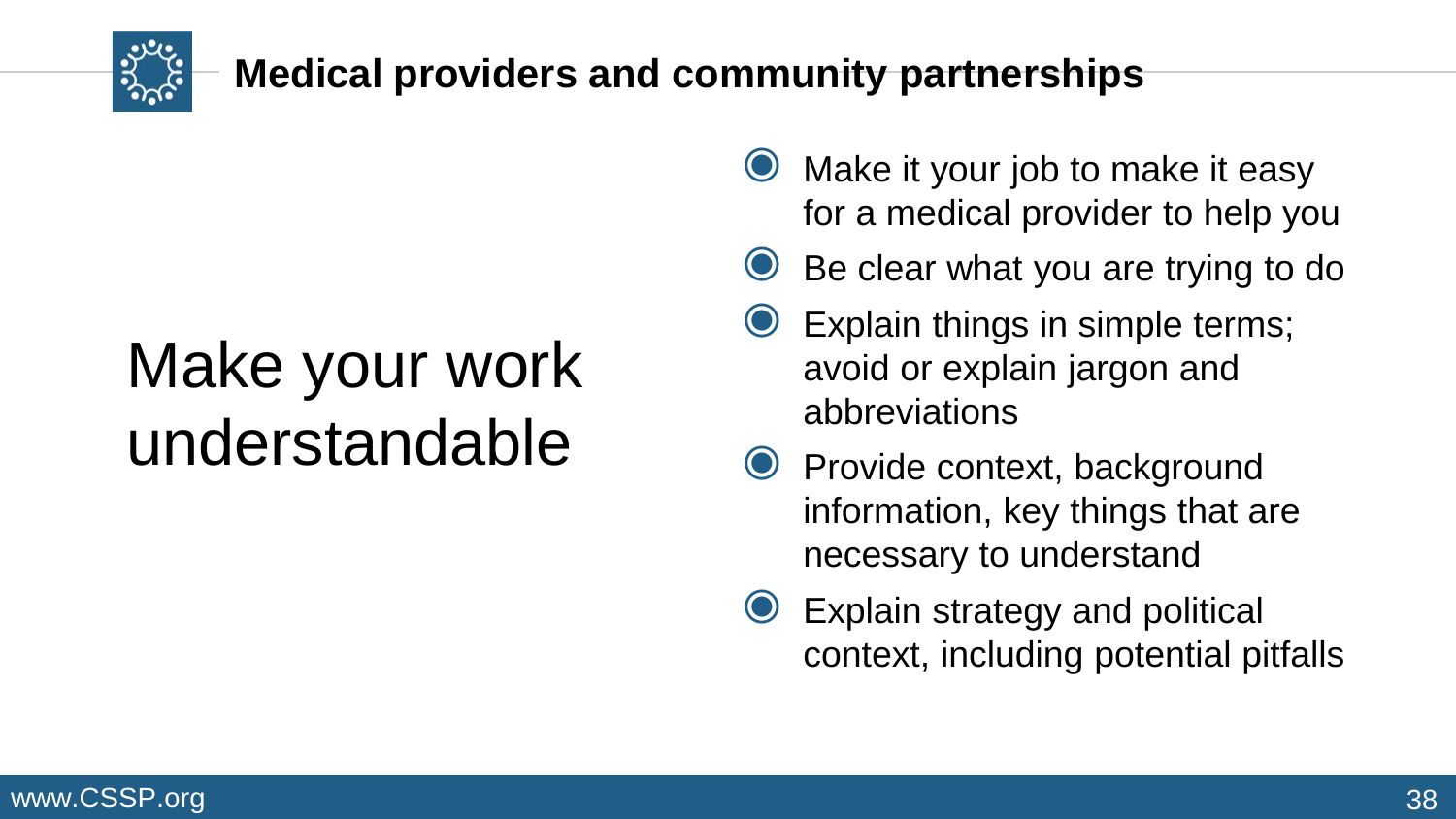

Consider a provider's readiness for community engagement

Questions they may be asking

- Do I have time to do something?
- ◉ Is there a topic area or problem I want to address?
- What would I actually do?
- Can I make a difference?
- Who would be good people, organizations, or initiatives to work with?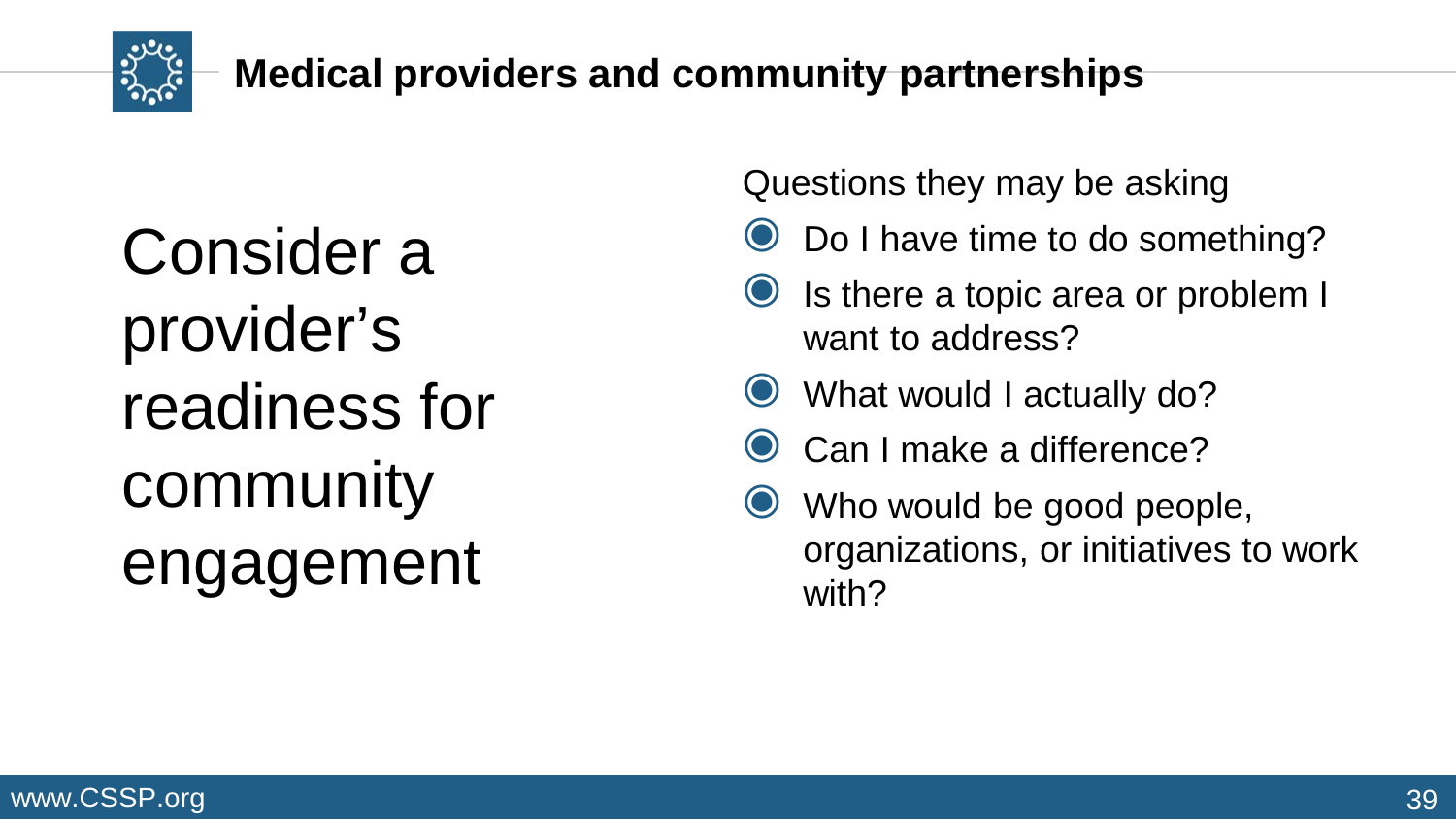

### Consider provider's self-assessment of fit for a particular opportunity

Questions they may be asking

- ◉ Am interested in this, and do I have the skills to get involved?
- $\odot$  How much time will this take?
- Will this interfere with clinic or family responsibilities?
- Will my getting involved really matter?
- Will my colleagues, clinic administrator, or other "higher ups" be supportive (at best), or discourage or not allow this?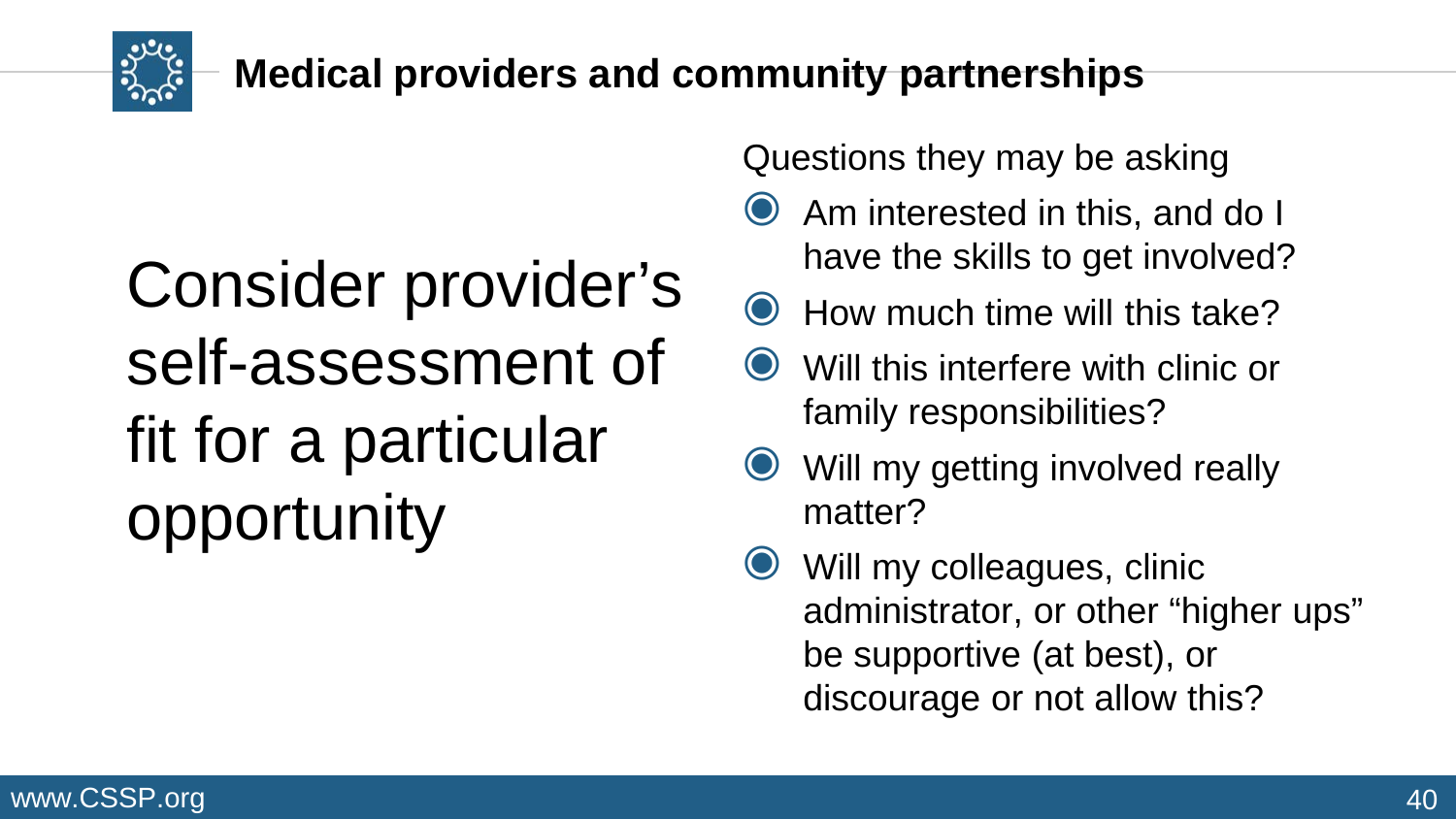

### Make a specific request and facilitate success

- ◉ Make individual/personal asks-to a person or an organization
- Make the time commitment explicit
- ◉ Explain goals & impact potential
- Offer support and coaching -encourage, make it easier
- ◉ Ask what is feasible. Can you offer an alternative way of getting medical provider participation?
- Say thank you!
- ◉ Follow up to let them know what happened, the impact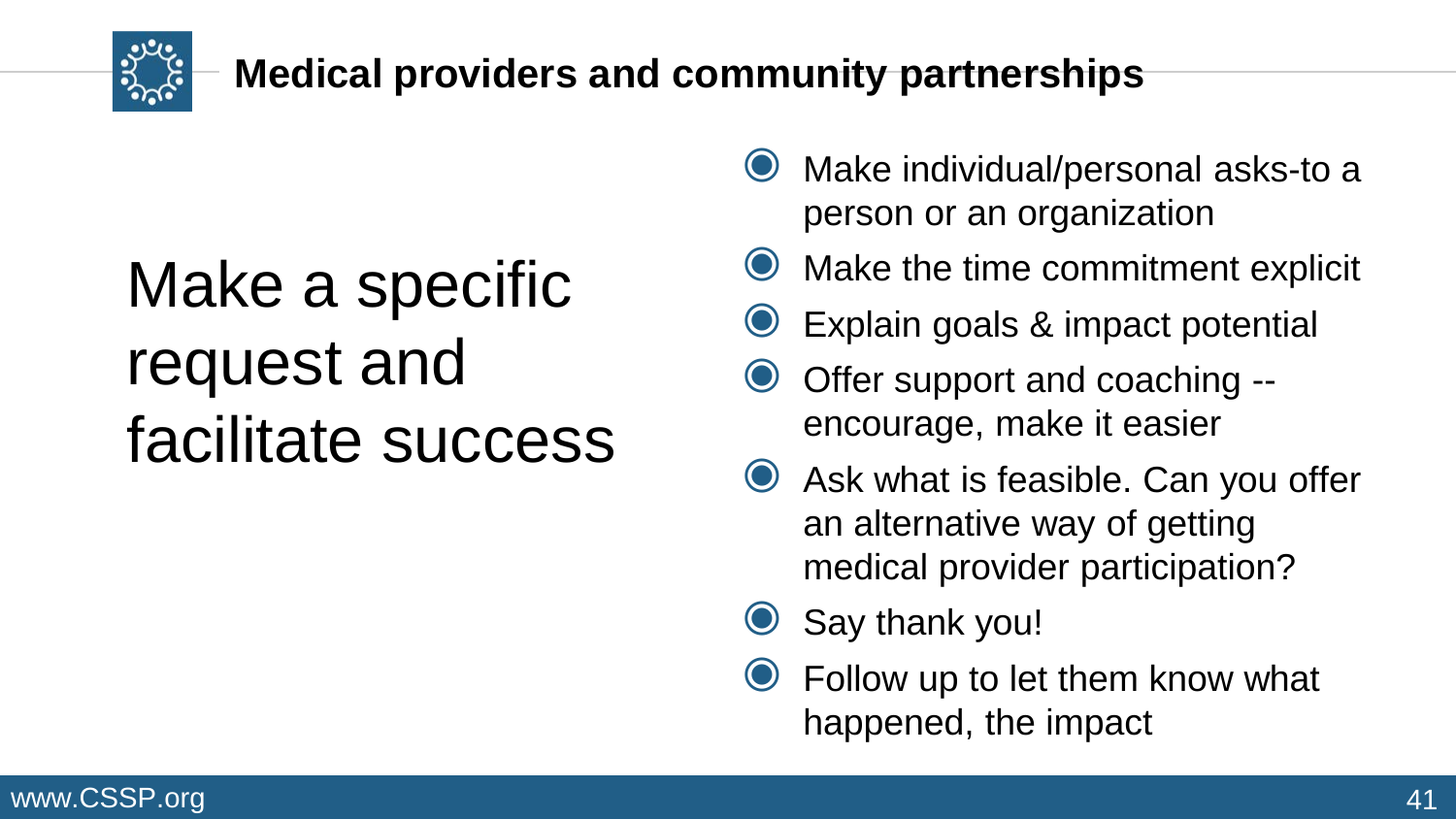

### *"We each need to 'own' the complexity of our own worlds, and work to make it easier for others to understand and participate in collaboration and systems building."*

*- Jill Sells, MD*

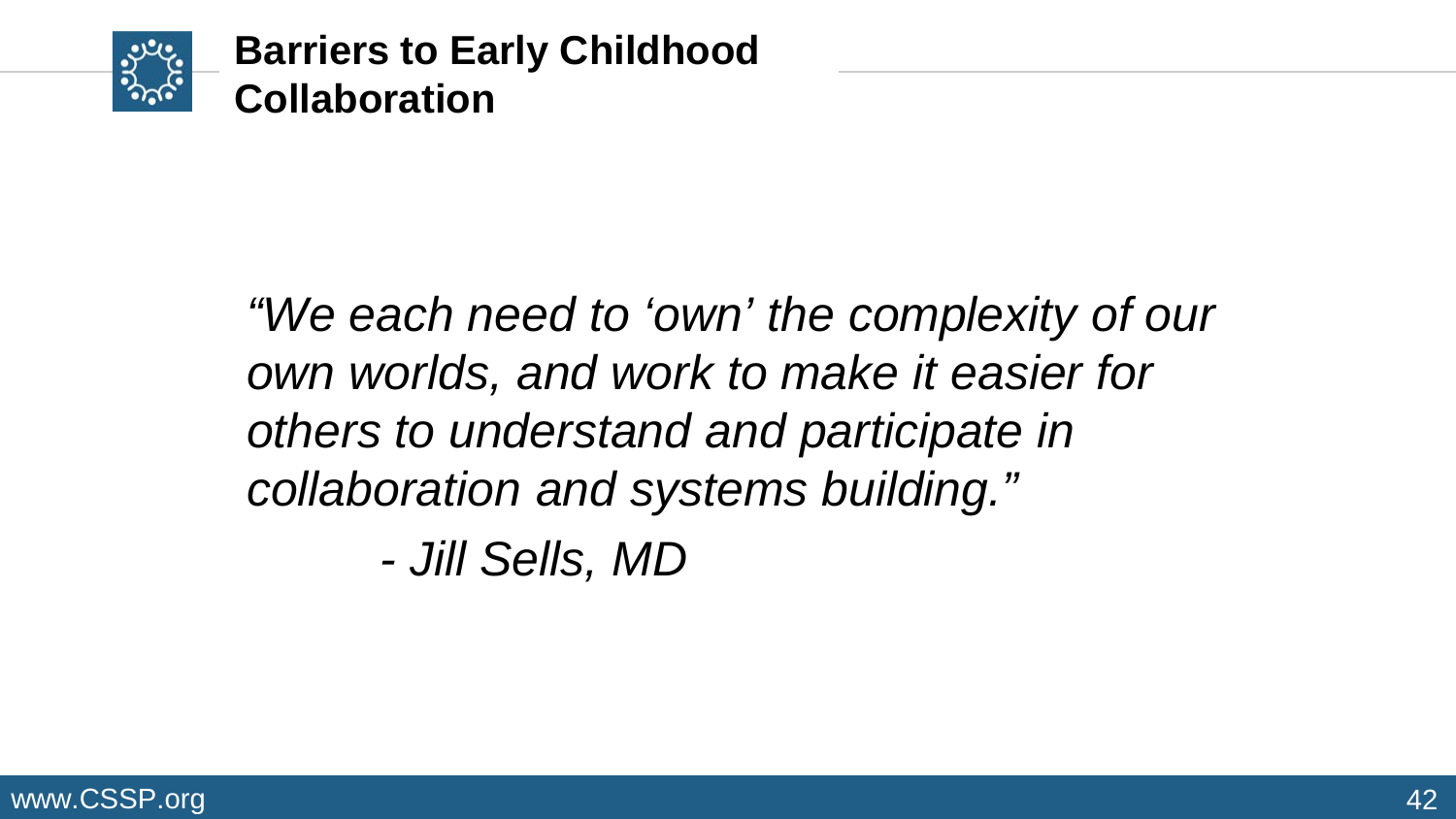

## Summary

- Medical providers can enhance the impact of early childhood partnerships in many different roles
- ◉ The medical world has its own culture, language, and challenges (like all fields!) but you can increase your understanding of it!
- There are many barriers to medical provider engagement, but you can decrease these by better defining and positioning your requests

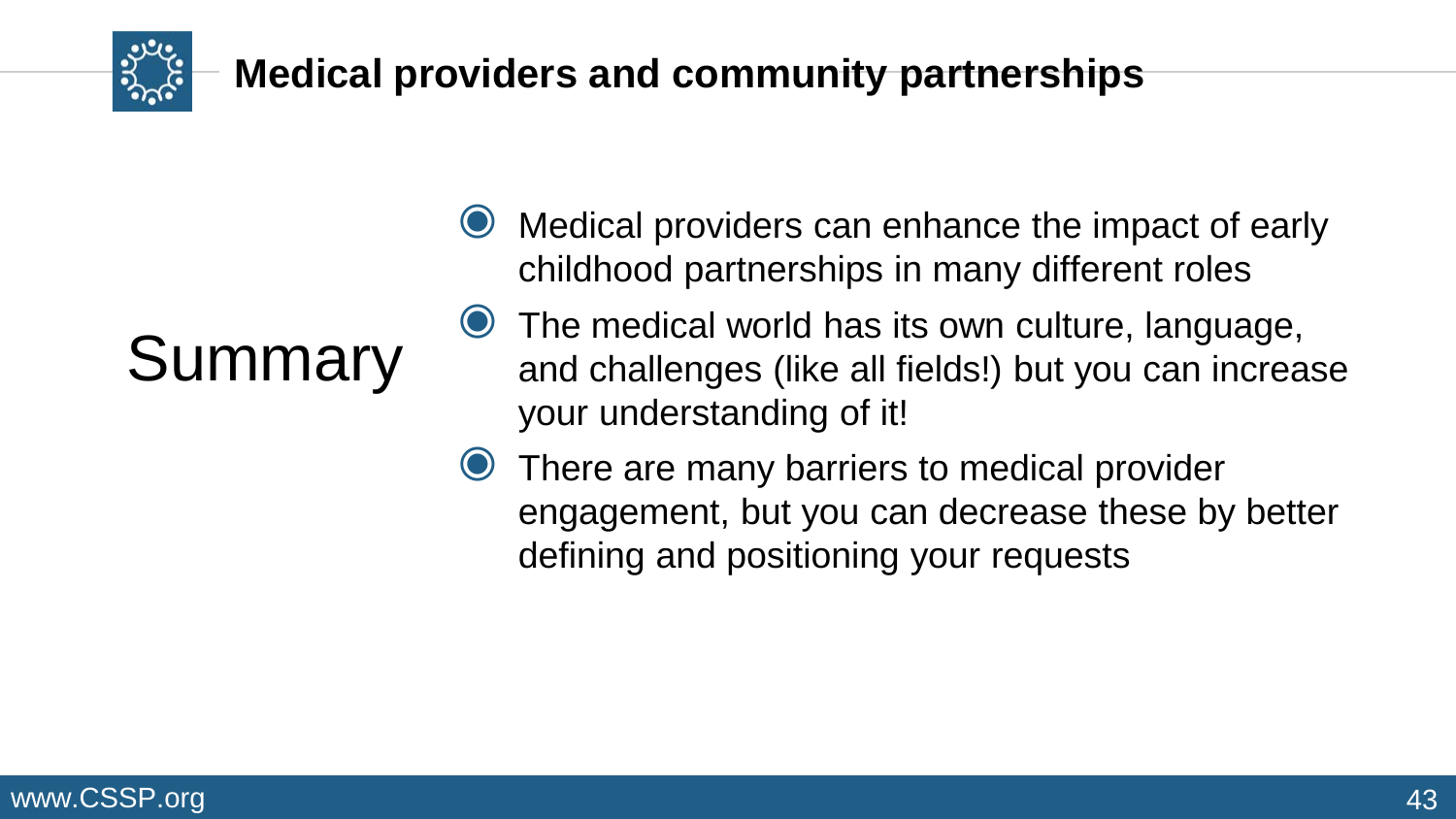

# Is this worth your time?

- ◉ Medical providers are caring people who want the same outcomes you do for children and families
- ◉ Working together across disciplines is worth the effort, and kids are counting on us to do it!

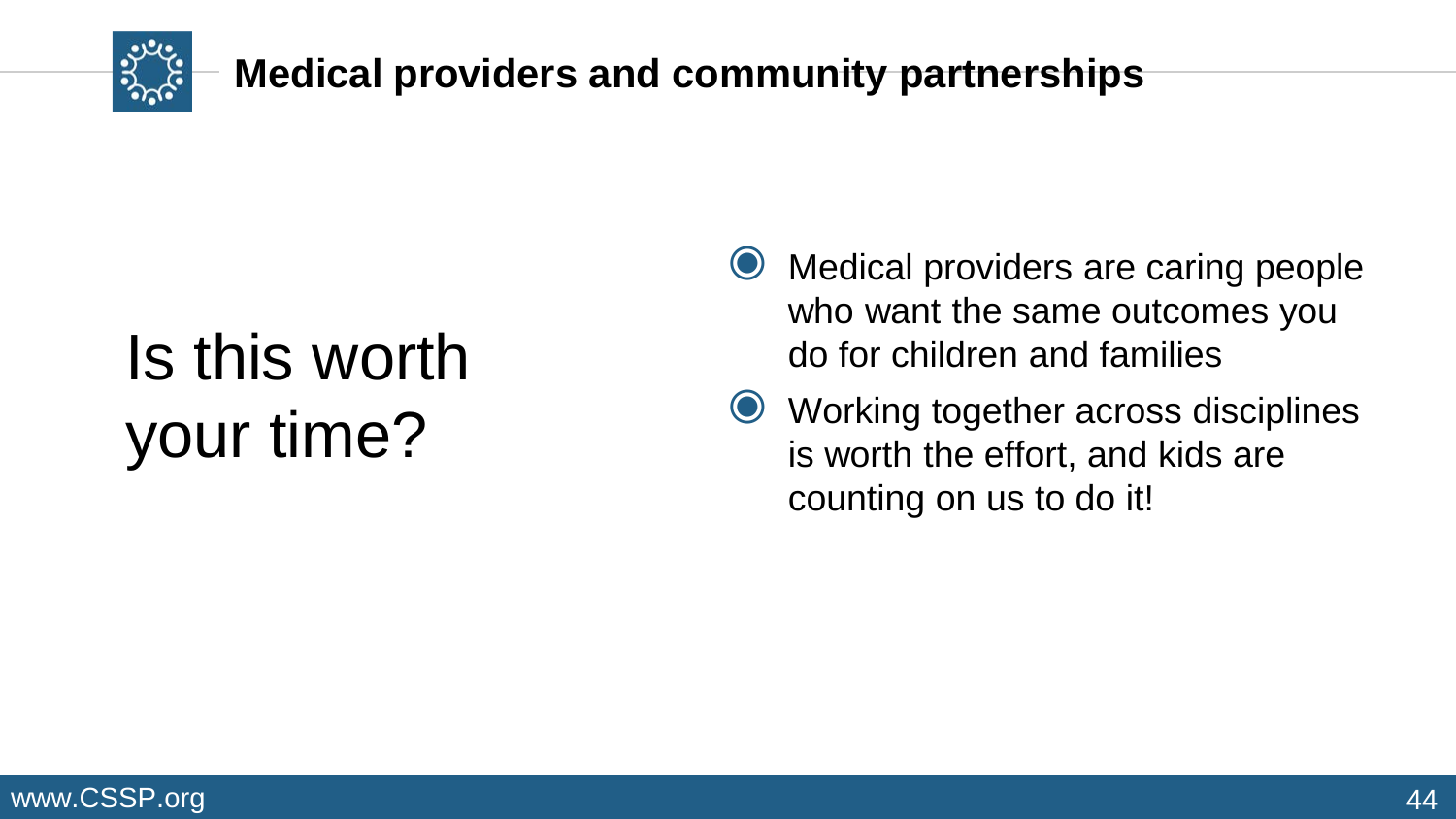

For Early Childhood Collaboration and Initiatives:

- ◉ Understand how medical providers can be an asset
- Understand some of the realities of pediatric practice
- Understand barriers to medical provider engagement
- Identify concrete strategies to effectively engage medical providers in your community-based initiatives

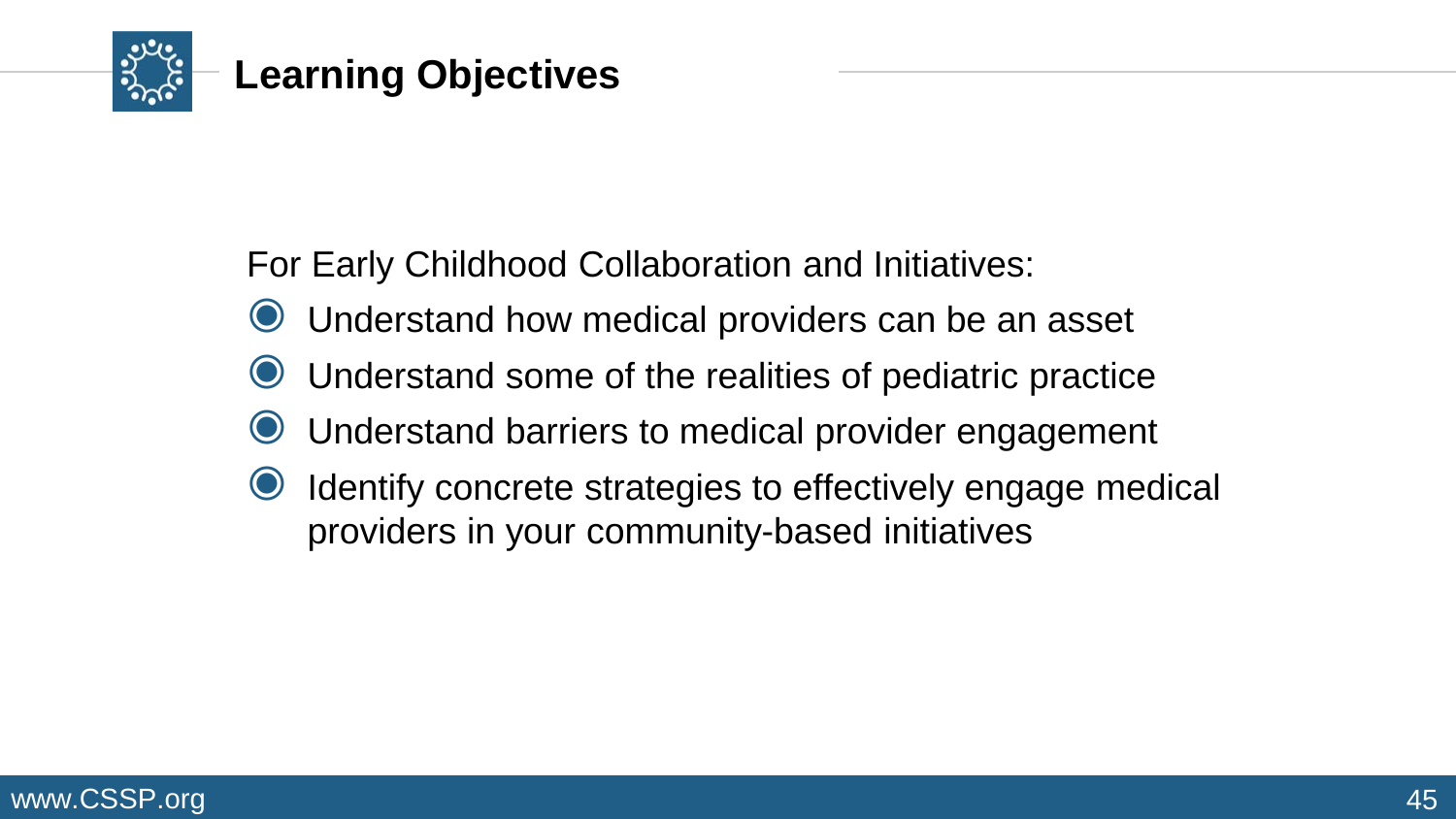

### Thank you!



LEILA NAVIDI · STAR TRIBUNE

Dr. Nathan Chomilo gave 15-month-old Tedra Gbelia a book at the beginning of her well-child visit with her mother Lorpu Cyrus.

( photo courtesy Chomilo)

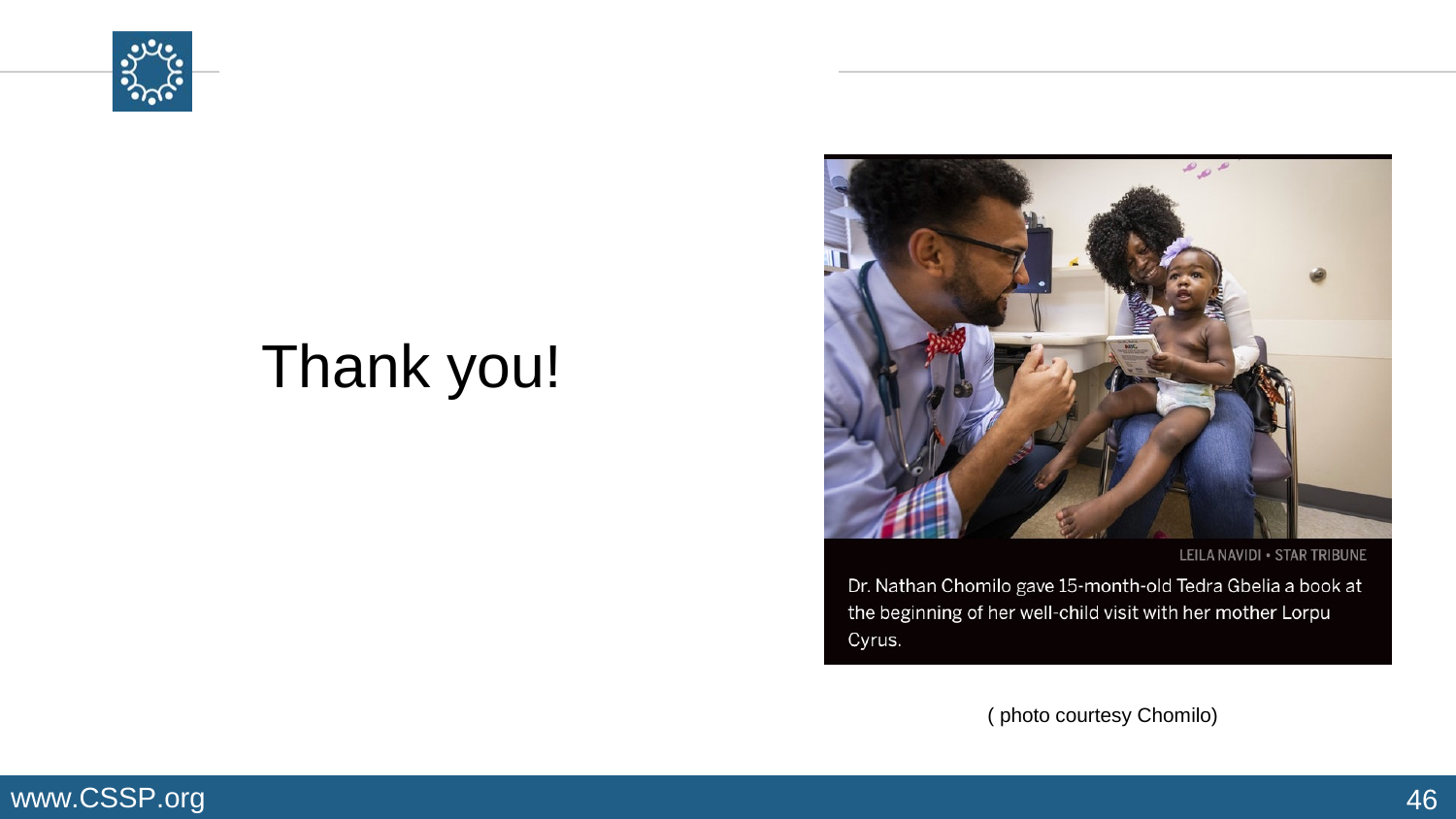

- ◉ Register to participate in a "Virtual Office Hour" with Jill Sells next Monday, June 10 from 1-2 EST
- **Register for CSSP's PN-3 Summer Webinar Series;** remaining topics include:
	- **supporting early relational health**
	- **reaching isolated families**
	- **building local alliances to support your PN-3 agenda**

#### ◉ Email: [Erin.Robinson@cssp.org](mailto:Erin.Robinson@cssp.org)